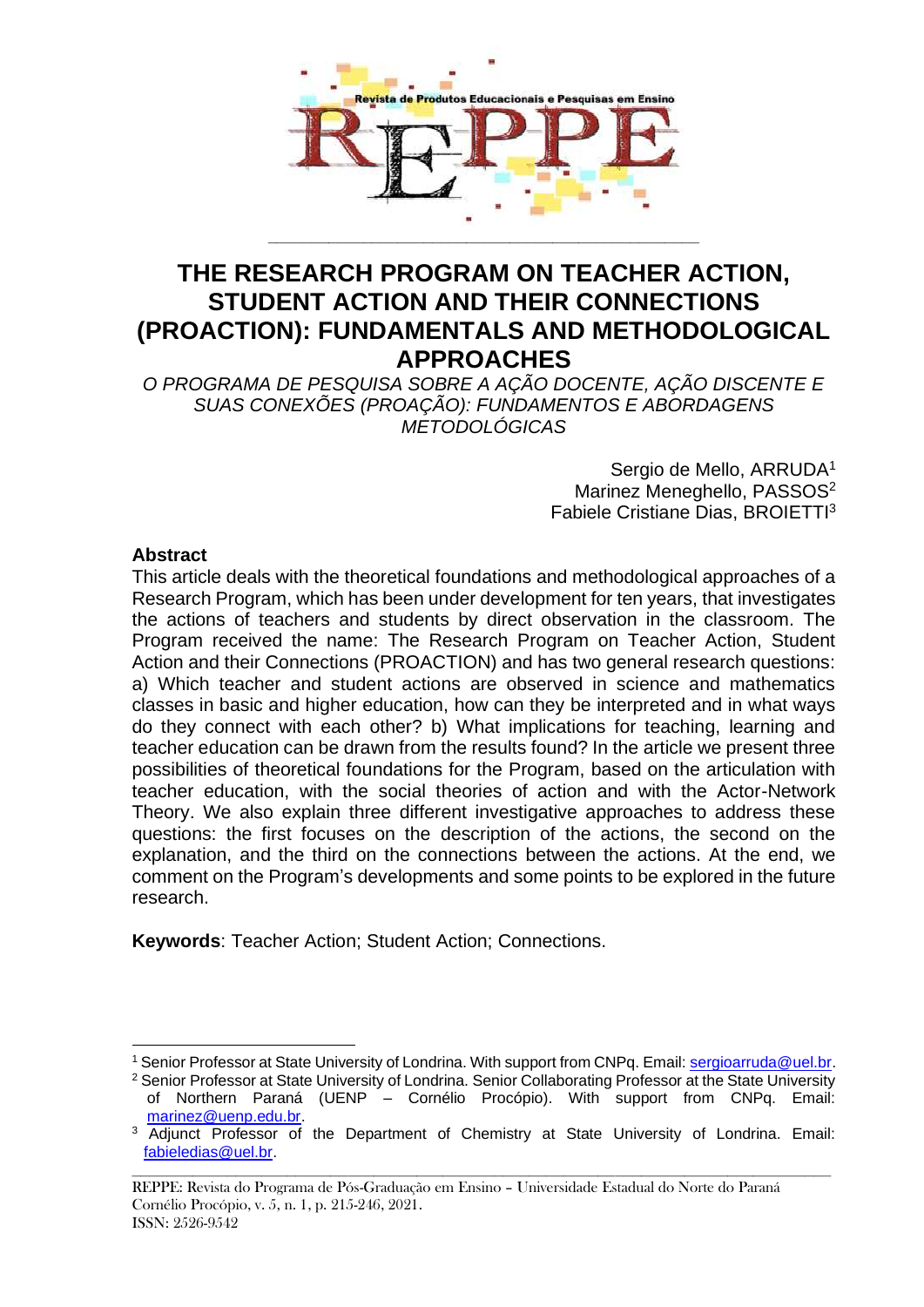## **Resumo**

Este artigo trata dos fundamentos teóricos e abordagens metodológicas de um Programa de Pesquisa, que tem estado em desenvolvimento há dez anos e que investiga as ações de professores e estudantes por observação direta em sala de aula. O Programa recebeu o nome de Programa de Pesquisa sobre a Ação Docente, Ação Discente e suas Conexões (PROAÇÃO) e possui duas questões gerais de pesquisa: a) Quais ações docentes e discentes são observadas em aulas de ciências e matemática no ensino básico e superior, como elas podem ser interpretadas e de quais formas elas se conectam entre si? b) Que implicações para o ensino, a aprendizagem e a formação de professores podem ser extraídas dos resultados encontrados? No artigo apresentamos três possibilidades de fundamentação teórica para o Programa, baseadas na articulação com a formação de professores, com as teorias sociais da ação e com a Teoria Ator-Rede. Também explicitamos três diferentes abordagens investigativas para tratar as questões levantadas: a primeira foca na descrição das ações, a segunda na explicação, e a terceira na conexão entre as ações. Ao final comentamos os desdobramentos do Programa e alguns pontos a serem futuramente explorados nas investigações.

**Palavras-chave**: Ação docente; Ação discente; Conexões.

## **Introduction**

This article deals with the theoretical foundations and investigative approaches of a Research Program, which has been under development for ten years (ARRUDA; LIMA. PASSOS, 2011; ARRUDA; PASSOS, 2015; ARRUDA; PASSOS, 2017; ARRUDA; PASSOS; BROIETTI, 2019), that investigates the actions of teachers and students by direct observation in the classroom. The Program received the name: The Research Program on Teacher Action, Student Action and their Connections (PROACTION, or, PROAÇÃO in Portuguese) and has two general research questions:

- a) Which teacher and student actions are observed in science and mathematics classes in basic and higher education, how can they be interpreted and in what ways do they connect with each other?
- b) What implications for teaching, learning and teacher education can be drawn from the results found?

This theoretical article has two objectives: the first – to indicate guidelines for research works (dissertations, theses, articles etc.) which are in progress in our group<sup>4</sup>; the second – to provide responses to some recent criticisms that have been made to the PROAACTION Program by some researchers in the field, mainly evaluators of our articles.

v. 5, n. 1, p. 215-246, 2021 216 4 Science and Mathematics Education Research Group (EDUCIM).<http://educim.com.br/>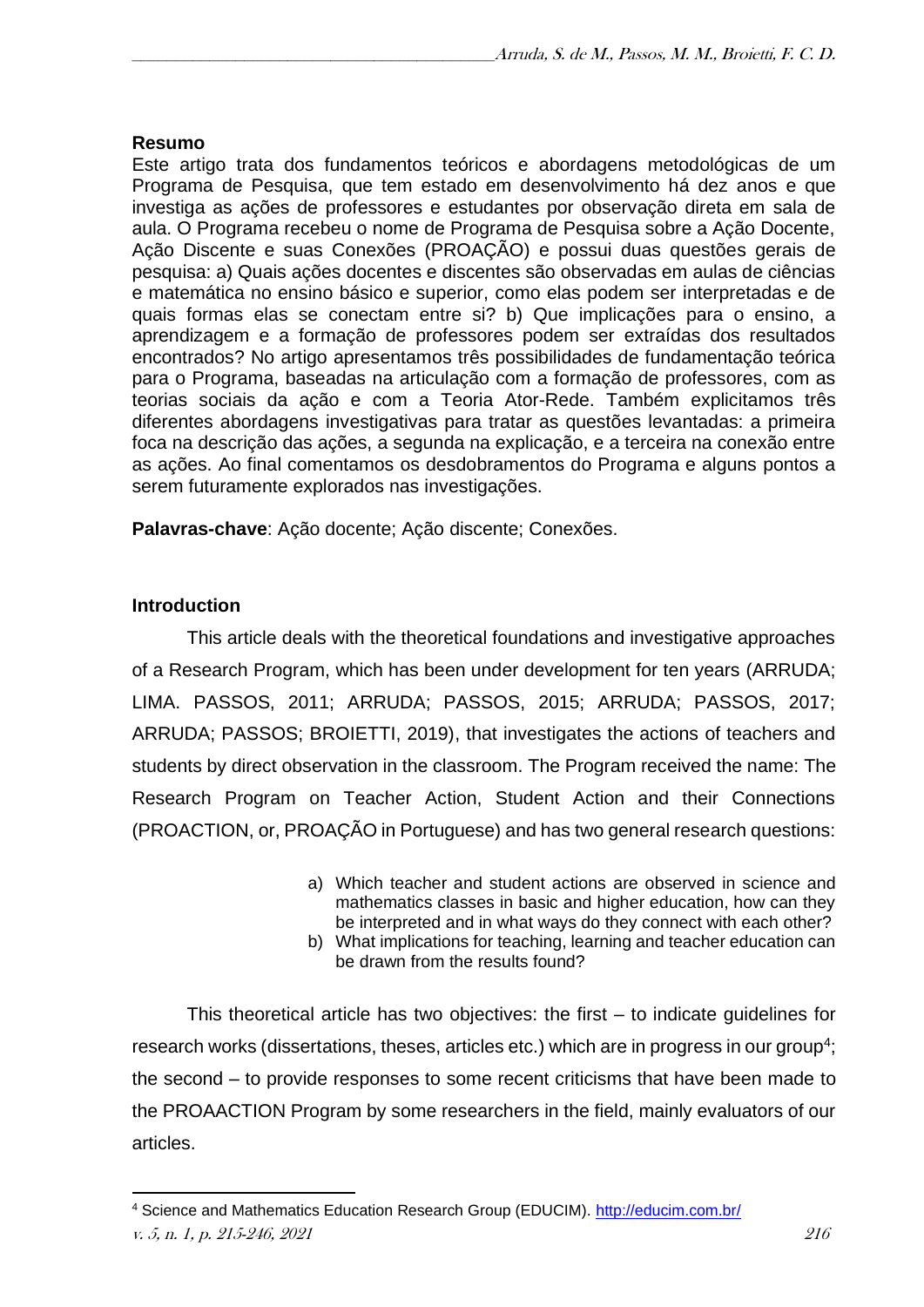The first criticism questions the relevance and originality of the research: it is not clear to such researchers why the theme represents an original approach to face the various research problems which are still open, especially those related to teacher education; in addition, the results already found by the group are sometimes taken as irrelevant, since, supposedly, they would not add new knowledge to research in teaching.

The second criticism refers to the foundation: theoretical depth and a broader dialogue with the literature would be lacking in our research; the articles would be presenting excessive self-citations, which would indicate endogenous research.

The third criticism concerns the nature of the research and its methodology: the study would only be descriptive and not analytical or interpretive; the categories found would need better explanations and are not new in the field; the evaluators also questioned that in the articles few classes are analyzed (in general, two or three).

In the next two sections we present some theoretical options that can provide a basis for research related to the PROACTION Program and the different methodological approaches that could be used in the Group's research. In the Final Considerations, we will provide some answers to the criticisms mentioned, comment on the developments and some points to be further explored in the research.

This article is partially articulated with another article published in 2017, in this same journal, in which we outlined the general lines of the referred Program and dealt with three research instruments called the Teacher Matrix, the Student Matrix and the Knowledge Matrix, developed to investigate the relationship with knowledge in the classroom (ARRUDA; PASSOS, 2017).

#### **Theoretical foundation**

The purpose of this section is to present some theoretical options that researchers have at their disposal for their research work under the PROACTION Program. The first option seeks to relate teacher action to the field of teacher education and research on pedagogical practice; the second briefly presents the main theories that approach action from the point of view of sociology; and the third seeks to establish a dialogue between the theme addressed in this article and the Actor-Network Theory.

#### *Teacher action and teacher education*

v. 5, n. 1, p. 215-246, 2021 217 The initial concerns about the issue of teacher action originated from the field of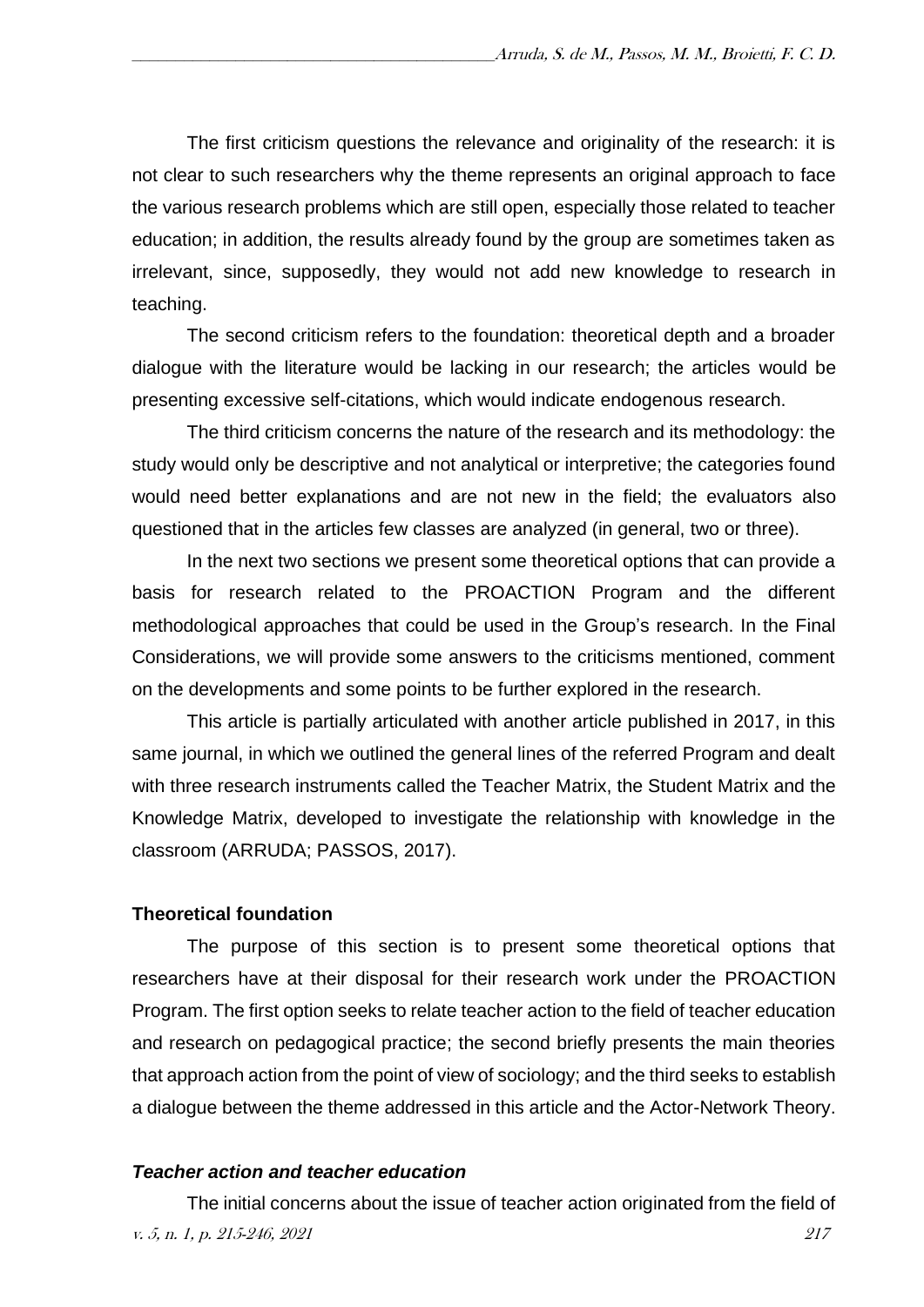teacher education and are related to a thesis, defended in 2001 (ARRUDA, 2001). In the aforementioned thesis, the author analyzed the contradictions detected between the speech and the actions of High School Physics teachers in an in-service teacher education project. It was observed that, while the participants assumed the objective of changing their teaching, the actions they developed contradicted their objectives. That is, they, in fact, did not demonstrate with their actions that they really wanted to change. This finding was called the teacher's inertia and is understood as a resistance to change the traditional teaching practice (lecture classes) and/or to introduce new content in their classes (ARRUDA, 2001, p. 67). At that time, the issue of teacher action (in addition to what the teacher reports about his/her pedagogical actions, what he/she does, in fact, in the classroom) began to emerge, as something to be investigated in the future.

Later, in another thesis defended in 2009 (PASSOS, 2009), the author drew attention to the predominance of a prescriptive discourse within the teacher education of teachers who taught Mathematics. The research, which analyzed 32 years of publications in journals in the field of Mathematics Education (1976 to 2007), concluded that the teacher and his/her education were the most researched themes in those three decades and that, in most of the investigated articles, the authors highlighted the "duties" of the teacher, such as, the teacher must: be an agent of transformation, be accessible, evaluate his/her actions, create an environment of freedom, be practical-reflective, etc. (PASSOS, 2009, p. 158, 160, 193, 236, 238, our translation).

Although, in the scope of our research, concerns about the teacher's action in the classroom were motivated by these two theses, Schön (1997) had already drawn attention to this point previously.

> We have to check what teachers do in direct and recorded observation that allows a detailed description of the behavior and a reconstruction of the intentions, strategy and assumptions. Confrontation with directly observable data often produces an educational shock, as teachers discover that they act according to different theories of action from those they profess (SCHÖN, 1997, p. 90, our translation).

Tardif and Lessard (2008), in later years, complemented the analysis with the recommendation presented below.

It seems to us that the first step to be taken to analyze the work of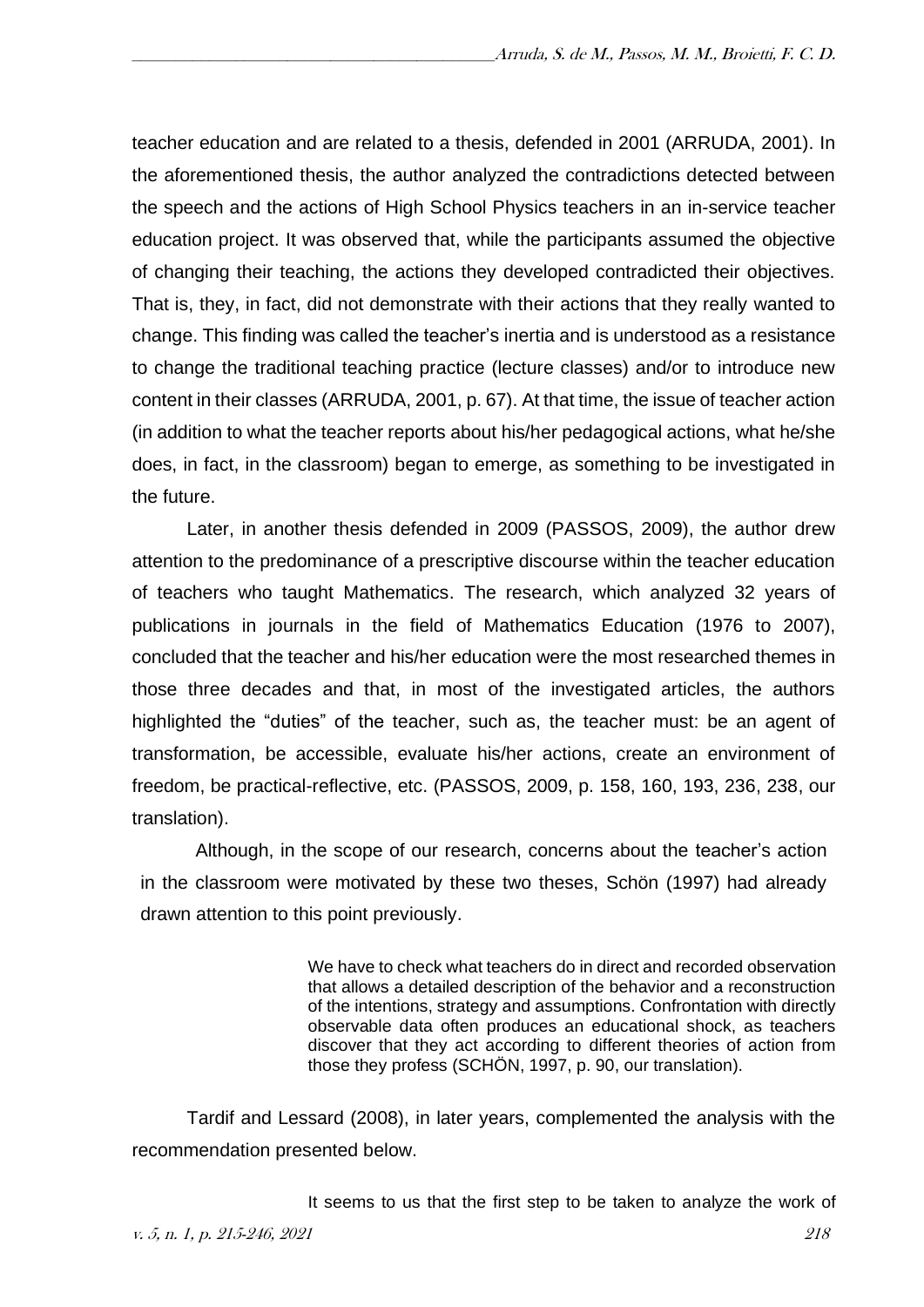teachers is to make a resolute critique of the normative and moralizing views of teaching, which are primarily interested in what teachers should or should not do, leaving aside what they really are and really do (TARDIF; LESSARD, 2008, p. 36, our translation).

In order to overcome the moralizing and normative points of view about teaching, these authors propose that teaching be analyzed as "any other human work, that is, describing and analyzing the material and the symbolic activities of the workers as they are carried out in their own workplaces" (TARDIF; LESSARD, 2008, p. 37, our translation). This theoretical perspective is opposed to that which seeks to understand teaching "from the top", which privileges the structures, the institutional system, great sociological variables; it is a question of starting "from the bottom", turning our attention to workplaces and "everyday practices, through which the work process of school actors is carried out and reproduced" (TARDIF; LESSARD, 2008, p. 38, our translation). The teachers' work involves giving meaning to action.

> If teachers were just agents of this institution called the school, it would be enough to analyze their determined functions and their legal *status* to understand their action. But [...] teachers are also actors who invest in their workplace, who think, who define and give meaning to their actions, and experience their role as being *personal*, building knowledge and a culture that is specific to the profession. In summary, teachers' work is not just about fulfilling and doing, but it is also the activity of people who cannot work without giving meaning to what they do, it is an interaction with other people: students, colleagues, parents, school leaders etc. (TARDIF; LESSARD, 2008, p. 38, our translation).

Although the expression "teacher action" is sometimes mentioned in the literature on teacher education, the most commonly found terms are teaching practice, pedagogical action, pedagogical practice, educational practice, etc., which, eventually, can be considered as concepts close to that of teacher action.

For Altet (2011), the notion of teaching practice is polysemic, multidimensional and refers to several definitions. In one of them, teaching practice is defined as a particular way of carrying out an activity.

> Teaching practice is generally defined as a person's unique way of doing things, his or her own way of performing a professional activity in an educational institution. Practice is not just a set of observable acts, actions and interactions linked to the multiple tasks of visible professional activity; it includes the procedures performed by the activity in a given situation, by a person interacting with others, with the reactions, interactions, options and decisions made (ALTET, 2011, p. 652, our translation).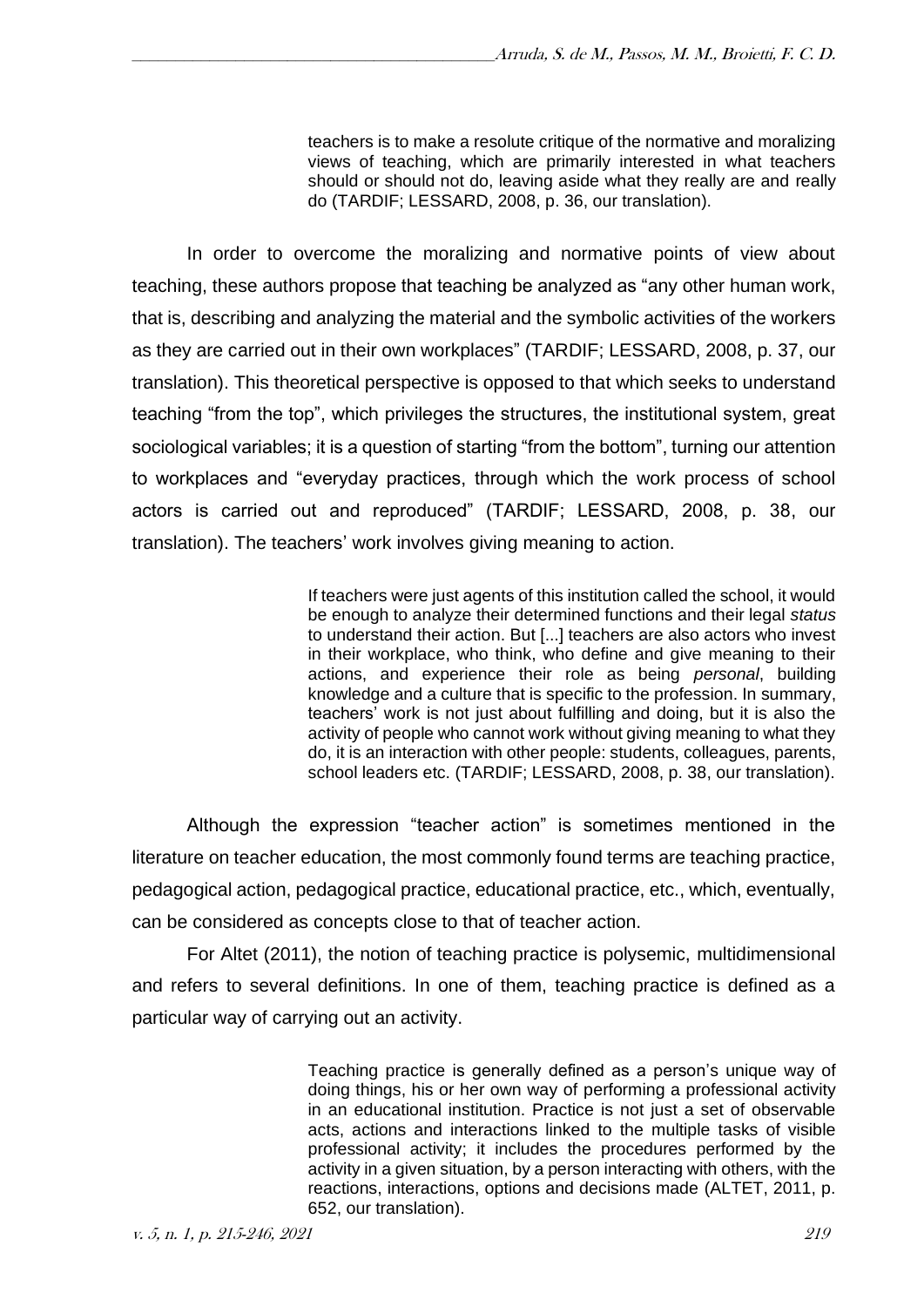The previous definition highlights the uniqueness, interaction and decisions involved in teaching practice.

When discussing the different conceptions of internship and the relationships with theory and practice, Pimenta and Lima (2004) also approach teacher action as a pedagogical action.

> In a broad sense, action designates human activity, the doing, effective doing or doing that is simply opposing a passive state. However, in a philosophical and sociological understanding, the notion of action is always referred to objectives, purposes and means, implying the subjects' awareness of these choices, assuming a certain knowledge. Thus, we call pedagogical action the activities that teachers carry out in the school collective assuming the development of certain oriented and structured material activities (PIMENTA; LIMA, 2004, p. 42, our translation)

Such observations lead us to the considerations of Gauthier and collaborators (2006) regarding the differences between pedagogy and didactics, linking the first to the actions practiced by the teacher and the second to the actions of the student.

> For theoretical and methodological reasons, we believe that, at the conceptual level, that is, at the analysis plane, it is more pertinent to conceive pedagogy as encompassing everything that concerns the teacher's behaviors in order to instruct and educate students and associate the term didactics to everything that depends on the student's behaviors in relation to his/her learning [...] We are all in agreement to say that pedagogy (or teaching) designates the set of actions practiced by the teacher in the scope of his/her instruction and teaching functions and the education of a group of students in the school context. (GAUTHIER et al, 2006, p.136, our translation).

The term pedagogical practice is also widely used in the literature, but in general without a specific definition. According to Tardif (2002), it is possible to identify three conceptions of educational practice: "The first, associates educational practice to an art; the second, to a technique guided by values; the third, to an interaction" (TARDIF, 2002, p. 154, our translation).

Education as art is found in ancient Greek ideas, mainly in the works of Plato and Aristotle, in which art (*téchne*) differs from action (*práxis*) and science (*epistéme*) (TARDIF, 2002).

> [...] the educator's action can be associated with the artisan's activity, that is, with the activity of: 1) someone who has an idea, a general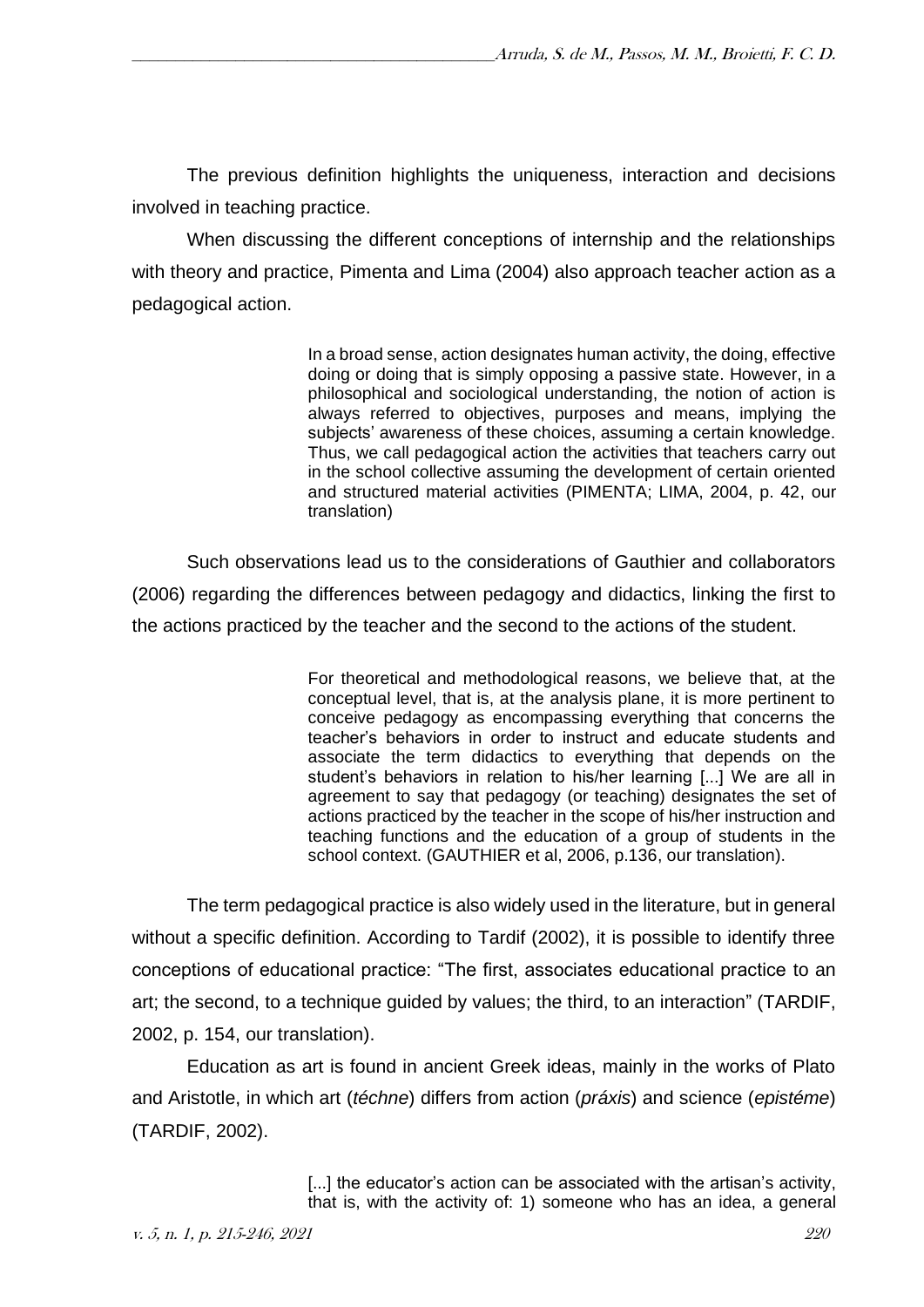representation of the objective one wants to achieve; 2) someone who has acquired and concrete knowledge about the material with which one works; 3) someone who acts based on tradition and on recipes with a proven effect specific to one's art; 4) someone who acts relying also on personal ability; and, finally, 5) someone who acts guided by experience, source of good habits, that is, throught "ways-of-doing", "moves", "ways-of-proceeding" which are proven by time and successive successes (TARDIF, 2002, p. 159, our translation).

The conception of educational practice as a technique guided by values, present in modernity, is characterized by opposing objectivity (actions are guided by neutral axiological objectives) to subjectivity (actions are guided by norms and interests that depend only on agents) (TARDIF, 2002). Within this model of practice, the classroom teacher would be guided by two types of knowledge: scientific norms and theories.

> In a classroom, the teacher is guided by two types of knowledge: 1) he/she must know the rules that guide his/her practice; these norms correspond to everything that is not an object or product of scientific thought, but interferes in education, such as values, rules, regulations or purposes; 2) he/she must also know the existing scientific theories regarding education, the nature of the child, laws regarding learning and the teaching process; in theory, these theories should guide the action, which will then be a technical-scientific action, that is, an action determined by the current state of scientific knowledge. In this conception, what distinguishes the classroom from a laboratory, the education from a science, and the pedagogy from a technology is only a difference in degree and not in nature (TARDIF, 2002, p. 164, our translation).

The third conception of educational practice is based on interactive action, which assumes that human action is not oriented towards the manipulation of objects, but rather through the actions of others. Educational action, therefore, is purely social.

> In education, we don't deal with things or objects, not even animals like Skinner's famous pigeons: we deal with our fellow humans, with whom we interact. Teaching is entering a classroom and placing yourself in front of a group of students, striving to establish relationships and unleash with them a development process mediated by a wide variety of interactions. The interactive dimension of this situation lies, among other things, in the fact that, although we can keep students physically in a classroom, we cannot compel them to participate in a common action program guided by learning purposes: it is necessary that students associate themselves, in one way or another, with the ongoing pedagogical process so that it has some chance of success<sup>5</sup> (TARDIF, 2002, p. 167, our translation).

<sup>&</sup>lt;sup>5</sup> In our understanding, we would say that student actions would have to be connected to teacher actions and vice versa.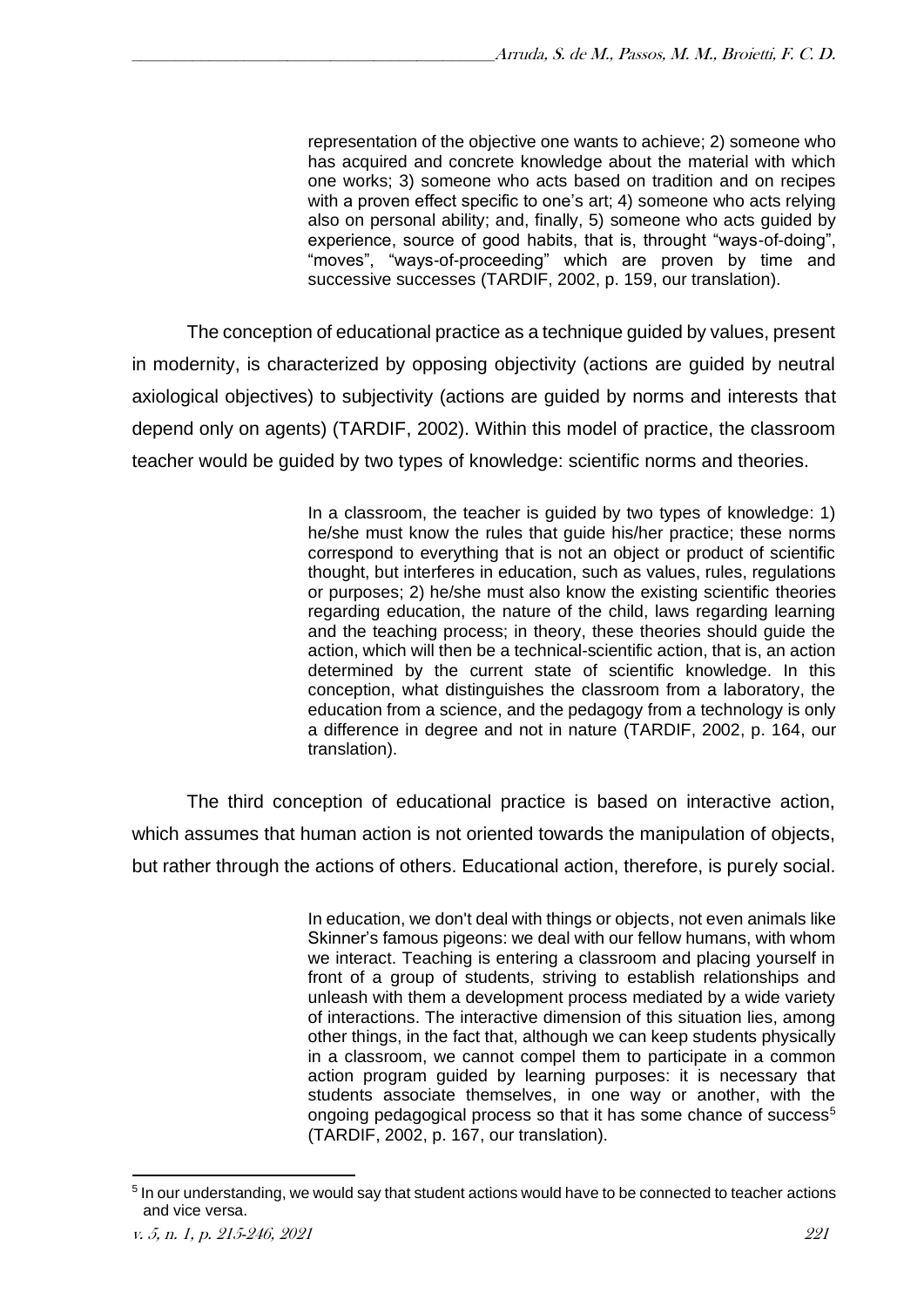Considering that these three conceptions are still insufficient to account for educational action, Tardif (2002) proposes eight types of action in education, which we will mention here: traditional action, affective action, instrumental action, strategic action, normative action, dramaturgical action, expressive action and communicational action. As a consequence, Tardif (2002, p. 175, our translation) discusses that "the teacher's work does not correspond to a specific type of action", but, on the other hand, "constantly uses a great diversity of heterogeneous actions", which is compatible with the results that we have found in our research $6$ .

## *The social theories of action*

In the previous section we sought to show how the theme of teacher action is articulated with some theoretical perspectives of the field of teacher education, especially with what is called teaching practice. In this section we raise the possibility of interpreting teacher action based on social theories.

In sociology, the concept of action has played a prominent role since the end of the 19th century (JOAS; BECKERT, 2001)<sup>7</sup>. In this field, the discussion of action "tends to focus primarily on rational choice theory on the one hand and normative theories of action on the other" (JOAS; BECKERT, 2001, p. 270).

Theories of action based on rational choice are related to Weber and Coleman. For Weber, sociology is the science that deals with the understanding of social action, its course and consequences.

> We shall speak of "action" insofar as the acting individual attaches a subjective meaning to his behavior be it overt or covert, omission or acquiescence. Action is "social" insofar as its subjective meaning takes account of the behavior of others and is thereby oriented in its course (WEBER, 1978, p. 4).

According to Weber, people act purposefully towards a goal. In this sense, the actions can be: *instrummentally rational*, that is, determined by expectations regarding the behavior of objects and human beings; *value-rational*, when determined by

 $6$  This point will be explored in the future in another article.

 $<sup>7</sup>$  The concept also appears centrally in other fields such as economics, psychology and philosophy</sup> (JOAS; BECKERT, 2001).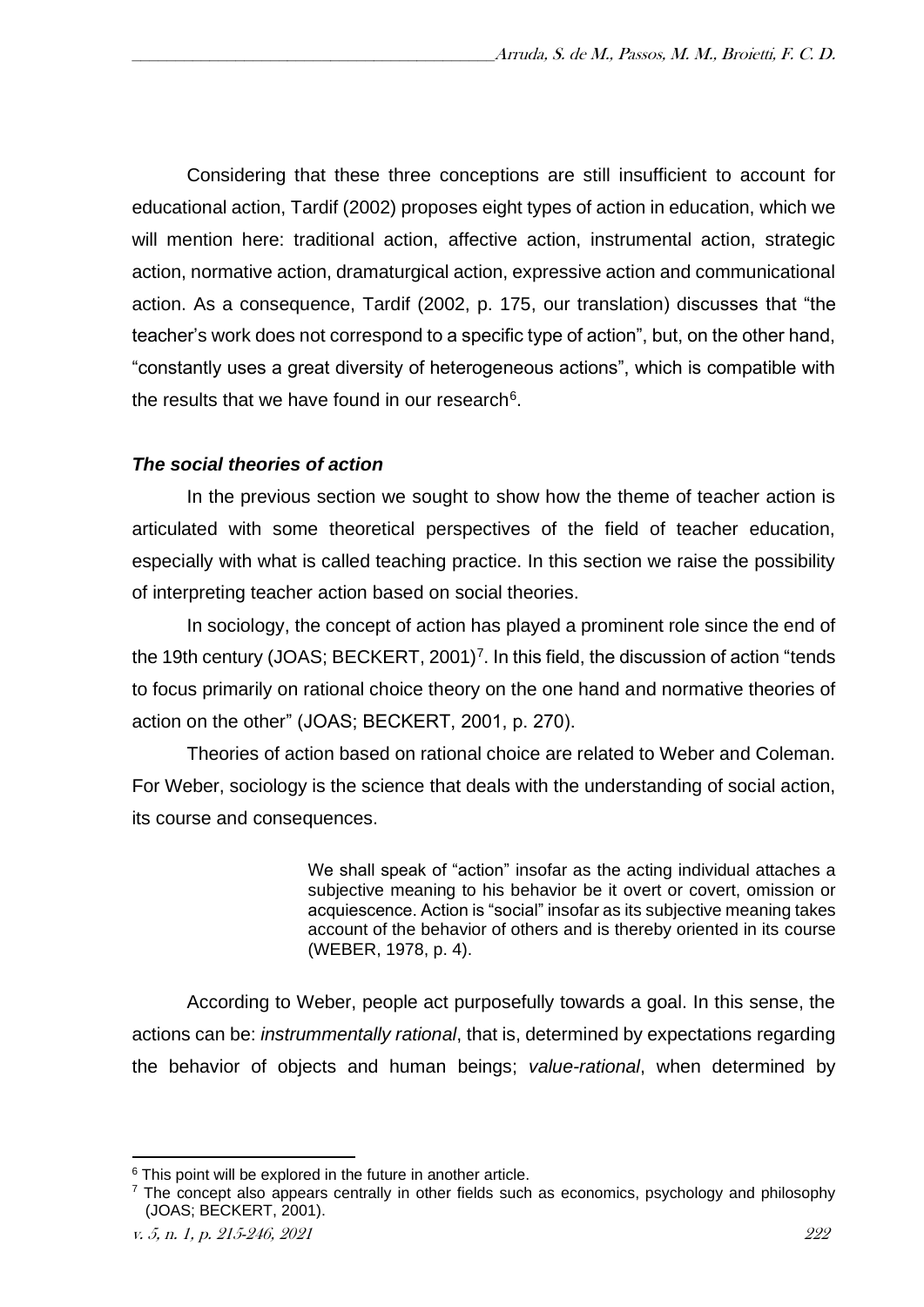conscious beliefs in value as an end in itself; *affectual*, when associated with affections and feelings; and *traditional*, that is, determined by habits (WEBER, 1978, p. 24-25).

For Coleman (1994), although the central problem of sociology is to explain the functioning of social systems, in most research, the observations are not made about the system as a whole, but focus on some part of it, in general on the individual; that is, empirical social research – which uses interviews, records of behavior or direct observation – is often concerned with explaining individual behavior (COLEMAN, 1994, p. 1).

Coleman uses an intentional theory of individual action, which, according to him, is the same theory used by Weber.

> The individual level theory of action I will use in this book is the same purposive theory of action used in Weber's study of Protestantism and capitalism. It is the theory of action used implicitly by most social theorists and by most people in the commonsense psychology that underlies their interpretation of their own and others' actions. It is ordinarily the dominant model of action we apply when we say we understand the action of another person: We say that we understand the "reasons" why the person acted in a certain way, implying that we understand the intended goal and how the actions were seen by the actor to contribute to that goal. (COLEMAN, 1994, p. 13).

However, Coleman needs a more precise notion of rationality and, for that purpose, he assumes the *utilitarian rational actor model* in economics, which, in summary, expresses that the actor, in a situation in which he/she has diferent bundles of goods, will choose the bundle that will maximize their utility (JOAS; BECKERT, 2001, p. 270-271).

> For some purpose in the theory of this book, nothing more than this commonsense notion of purposive action is necessary. For much of the theory, however, a more precise notion is required. For this I will use the conception of rationality employed in economics, the conception that forms the basis of the rational actor in economic theory. This conception is based on the notion of different actions (or, in some cases, different goods) having a particular utility for the actor and is accompanied by a principle of action which can be expressed by saying that the actor chooses the action which will maximize utility. (COLEMAN, 1994, p. 13-14).

For Bourdieu (1998), however, individuals do not always act rationally. As Aquino (2000, p. 23, our translation) states, "it would be extremely difficult to think carefully about what to do for each new situation". That is, in similar situations, people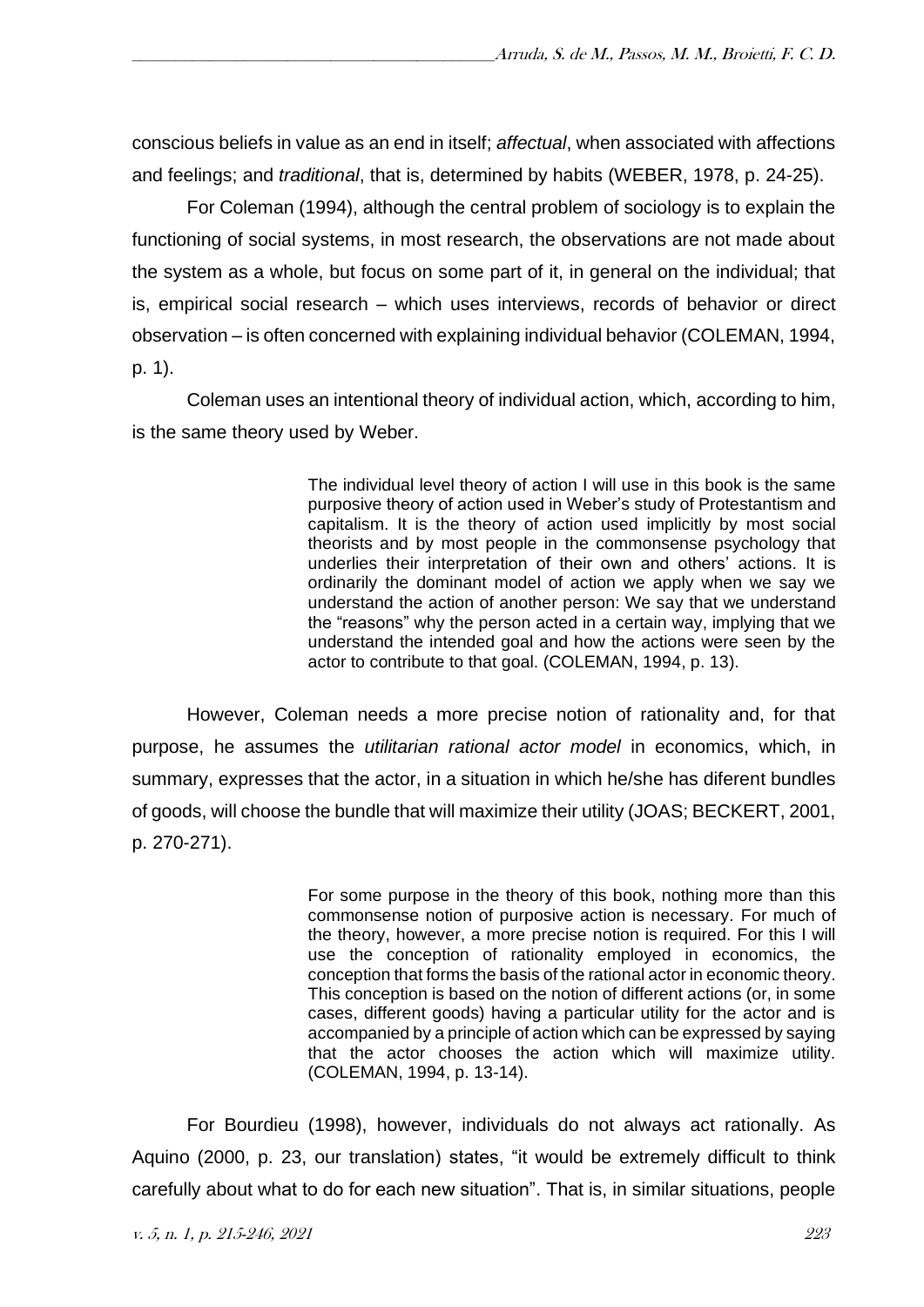tend to act similarly, due to the *habitus*. For Bourdieu (1998), *habitus* generate practices.

> *Habitus* are generative principles of distinct and distinctive practices [...] *habitus* are also classificatory schemes, principles of classification, principles of vision and division, different tastes. They make distinctions between what is good and what is bad, between whar is right and what is wrong, between what is distinguished and what is vulgar, and so forth, but the distinctions are not identical. (BOURDIEU, 1998, p. 8).

> The *habitus* is this kind of practical sense for what is to be done in a given situation (BOURDIEU, 1998, p. 25).

According to Perrenoud (2001, p. 163, our translation), "pedagogical action is constantly controlled by the *habitus*".

> Most of [the teacher's] actions emerge at the same time, in different proportions of rational thinking, guided by knowledge, and of reaction, guided by less conscious schemes, products of his/her life story, as well as his/her professional experience. (PERRENOUD, 2001, p. 170, our translation).

Finally, for Lahire (2002), the known theories of action are of two types: those that take into account the actor's past, his/her early childhood experiences (for example, the different psychological or neuropsychological theories, the psychoanalytic theory and the *habitus* theory) and, on the other hand, those which are not concerned with the past, analyzing the action in a given situation (theory of rational choice, methodological individualism, symbolic interactionism, ethnomethodology) (LAHIRE, 2002, p. 46). For him, human actions cannot be explained by just one of these theories. In the case of a tennis match, for example, it is understood, by the urgency of their actions, that players are unable to rationally consider the acts they have to perform. However, long-term actions (for example, sending a man to the moon), in general, require planning, calculations and careful preparation.

> The question of intentionality or unintentionality, of conscience or of unconsciousness, does not arise in a general or absolute way in the action, but always depends on the sequence of the considered action: being a short action or long action, a simple action or a complex action, an ordinary action or an extraordinary action (LAHIRE, 2002, p. 152, our translation).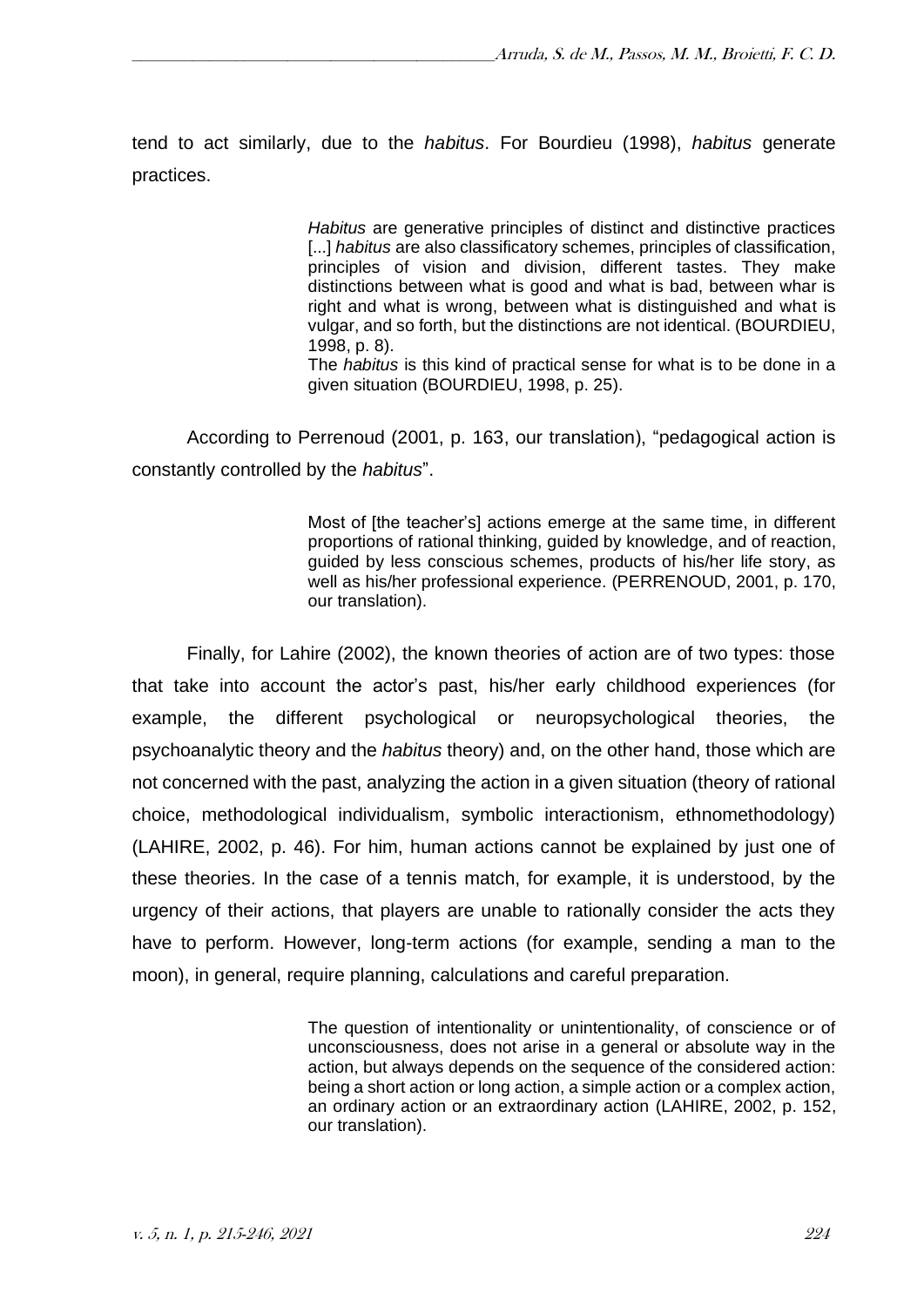The social theories of action addressed in this section could be summarized as follows: in Weber (1978) we find that action is determined by ends rationally calculated by the actor, by values as an end in itself, by affections and feelings, by traditions; for Coleman (1994), action is directed to maximize the utility (maximum of favorable results/minimum costs), being that almost all actions can be considered rational regarding their ends; Bourdieu (1998) emphasizes action as determined by the *habitus* (action schemes that guide the perception of the situation and the appropriate response); and for Lahire (2002), human actions are closer to a pure practical sense in routine situations and closer to rationality as to what is new.

Any of these authors can serve as a theoretical option to support the concept of teacher action.

## *Teacher action and Actor-Network Theory*

The concept of teacher action can also be based on *Actor-Network Theory* (ANT). To discuss some points about ANT, we will rely mainly on the book *Reassembling the Social: An Introduction to Actor-Network-Theory* by Latour (2005).

Latour starts by opposing traditional sociology insofar as it postulates the existence of a specific type of phenomenon called society, social dimension or social structure.

> [...] this version of social theory has become the default position of our mental software that takes into consideration the following: there exists a social 'context' in which non-social activities take place; it is a specific domain of reality; it can be used as a specific type of causality to account for the residual aspects that other domains (psychology, law, economics, etc.) cannot completely deal with [...] (LATOUR, 2005, p. 3-4).

For Latour, however, "there is no social dimension of any sort, no 'social context', no distinct domain of reality to which the label 'social' or 'society' could be attributed" (LATOUR, 2005, p. 4).

> Since in both cases the word retains the same origin – from the Latin root *socius* – it is possible to remain faithful to the original intuitions of the social sciences by redefining sociology not as the 'science of the social', but as the tracing of associations. In this meaning of the adjective, social does not designate a thing among other things, like a black sheep among other white sheep, but a type of connection between things that are not themselves social. (LATOUR, 2005, p. 5).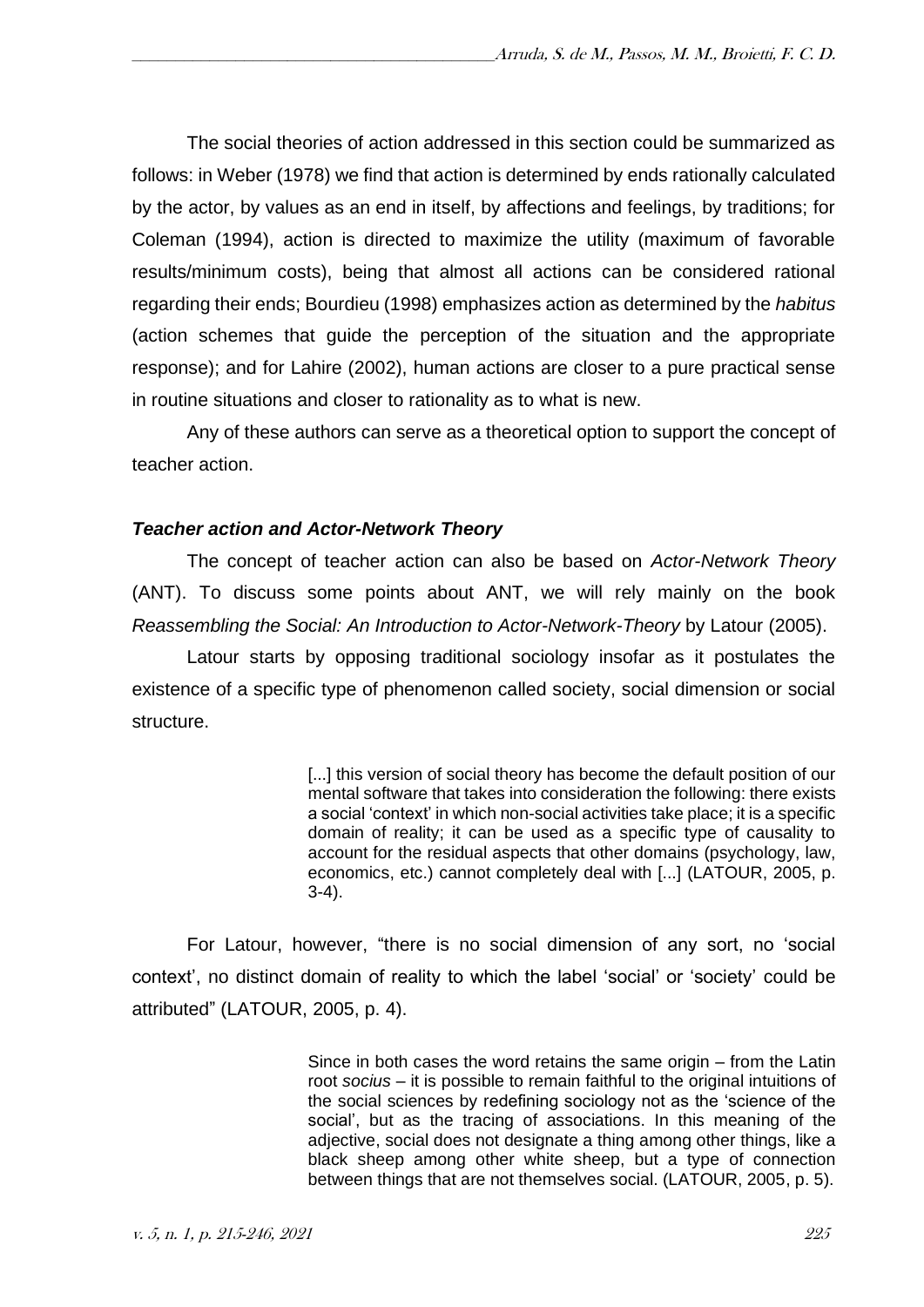Latour calls this new sociology the sociology of associations. From this basis, the author begins to address several controversial points in sociology. Two of them have a strong connection with our studies on teacher action: the question of what action is and the possibility of attributing action to non-humans.

Firstly, the issue regarding action: what does it mean to act? Why do we do what we do? Why is our action always connected to the action of another? Or: "When we act, who else is acting? How come I never do what I want?" (LATOUR, 2005, p. 43).

As we saw in the previous sub-sections, there is a tendency to think of action as rationally based, explained through conscious reasons and motivations. But, from Bourdieu and Lahire we can understand that there are conscious, planned actions and automatic actions, moved by the *habitus*. "Psychoanalysis goes even further by stating that what constitutes the individual is not the conscious, but the unconscious thinking" (ARRUDA, 2001, p. 152).

Therefore, there are no clear answers to questions about the origins of a subject's action. Thus, we agree with Latour that there is a fundamental uncertainty about the action, according to the quotations below.

> Action is not done under the full control of consciousness; action should rather be felt as a node, a knot, and a conglomerate of many surprising sets of agencies that have to be slowly disentangled. It is this venerable source of uncertainty that we wish to render vivid again in the odd expression of actor-network. (LATOUR, 2005, p. 44).

> An actor is what is made to act by many others. An 'actor' in the hyphenated expression actor-network is not the source of an action but the moving target of a vast array of entities swarming toward it. [...] To use the word 'actor' means that it's never clear who and what is acting when we act since an actor on stage is never alone in acting. (LATOUR, 2005, p. 46).

> By definition, action is dislocated [dislocal]. If an actor is said to be an actor-network, it is first of all to underline that it represents the major source of uncertainty about the origin of action (LATOUR, 2005, p. 46).

Obviously, such statements can be translated into the classroom: why does the teacher do what he/she does? What or who is involved in the teacher's action? How does teacher action connect to student action?

As the motto of ANT is "follow the connections, follow the actors themselves" (LATOUR, 2005, p. 179), this theory caught our attention exactly on this point: the emphasis on the connections between actions.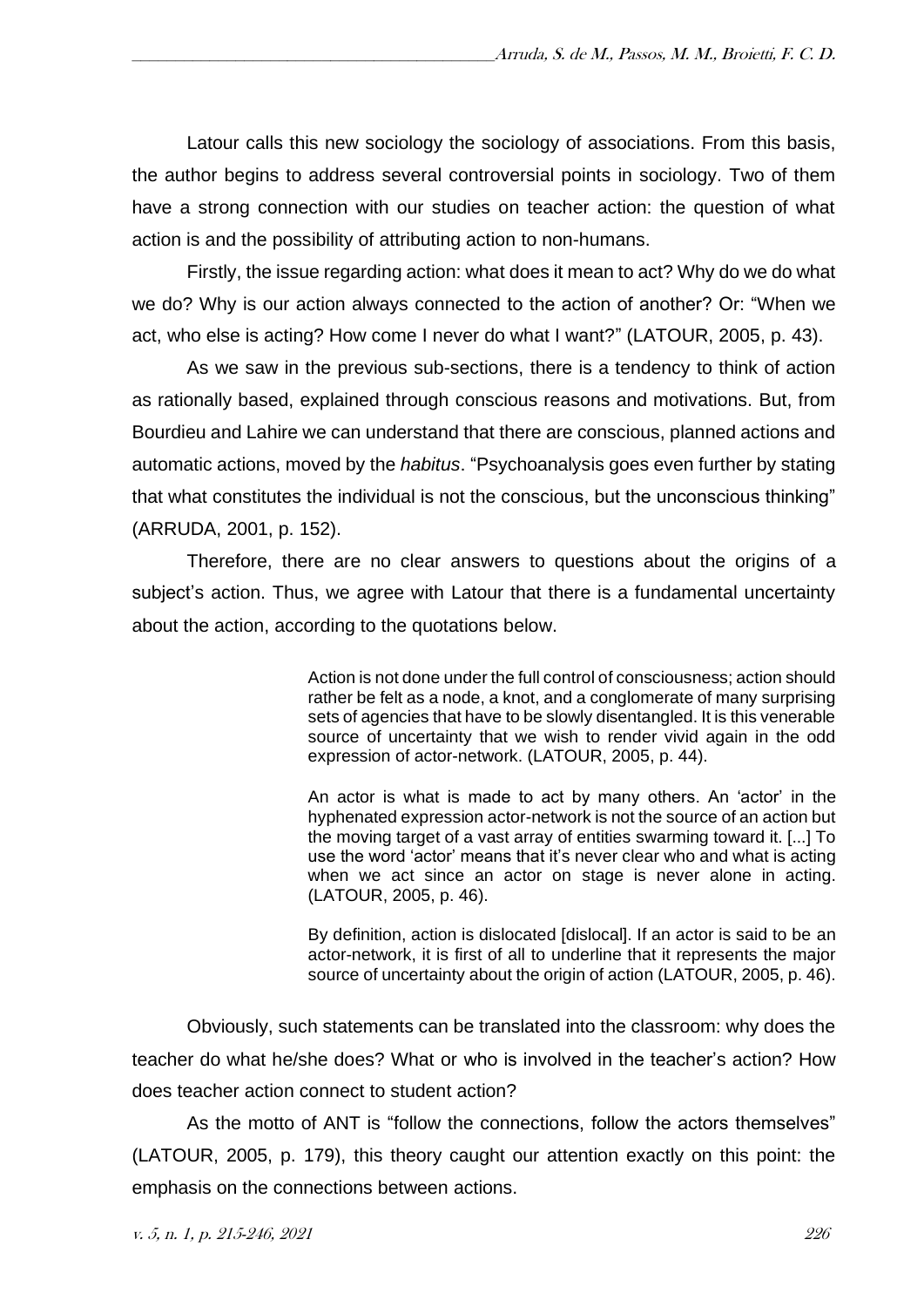[...] we have to lay continuous connections leading from one local interaction to the other places, times, and agencies through which a local site<sup>8</sup> is *made to do something* [...] If we do this, we will render visible the long chains of actors linking sites to one another without missing a single step (LATOUR, 2005, p. 173).

The second point where ANT has implications for teaching and learning is the idea that objects also act.

> After all, there is hardly any doubt that kettles 'boil' water, knifes 'cut' meat, baskets 'hold' provisions, hammers 'hit' nails on the head, rails 'keep' kids from falling, locks 'close' rooms against uninvited visitors, soap 'takes' the dirt away, schedules 'list' class sessions, prize tags 'help' people calculating, and so on (LATOUR, 2005, p. 71).

It is evident that objects interfere with the course of our actions. We are going to make a bank transfer and the system is down; we are going to make food and the gas is out; we are going to take the elevator and there was a blackout in the electrical system; we are going to the beach and there was a landslide. It is obvious that the same goes for daily actions of teaching: we are going to teach a remote lecture and the wi-fi is slow or the signal drops frequently; we are going to perform a Physics experiment and the equipment is not working; we are going to present a seminar and the projector does not connect to the laptop; we are going to plan a class and we can't find the textbook; we are going to teach a subject, but there is no syllabus or program. Objects, both in everyday actions and in didactic actions, participate in the course of our actions. When they work normally they are practically invisible; but when they present problems we realize how much they participate in our actions.

It is not trivial to include a non-human in the course of an action, since implicitly we always use a theory of intentional action, as already mentioned. However, if we start from the controversies about actors and acts, we can agree with Latour that "any thing that does modify a state of affairs by making a difference is an actor  $-$  or, if it has no figuration yet, an actant" (LATOUR, 2005, p. 71). In other words, to find out if something is an agent, we have to investigate whether it makes a difference in the course of another agent's action and whether we can prove that difference.

<sup>&</sup>lt;sup>8</sup> It is also interesting how Latour uses the term local site, that is, a position in space, in this text, since for some years now we have used the metaphor of the *teacher as a place* when analyzing the relationship between teacher, interns and students (ARRUDA; BACCON; 2007). It is a point to be further explored.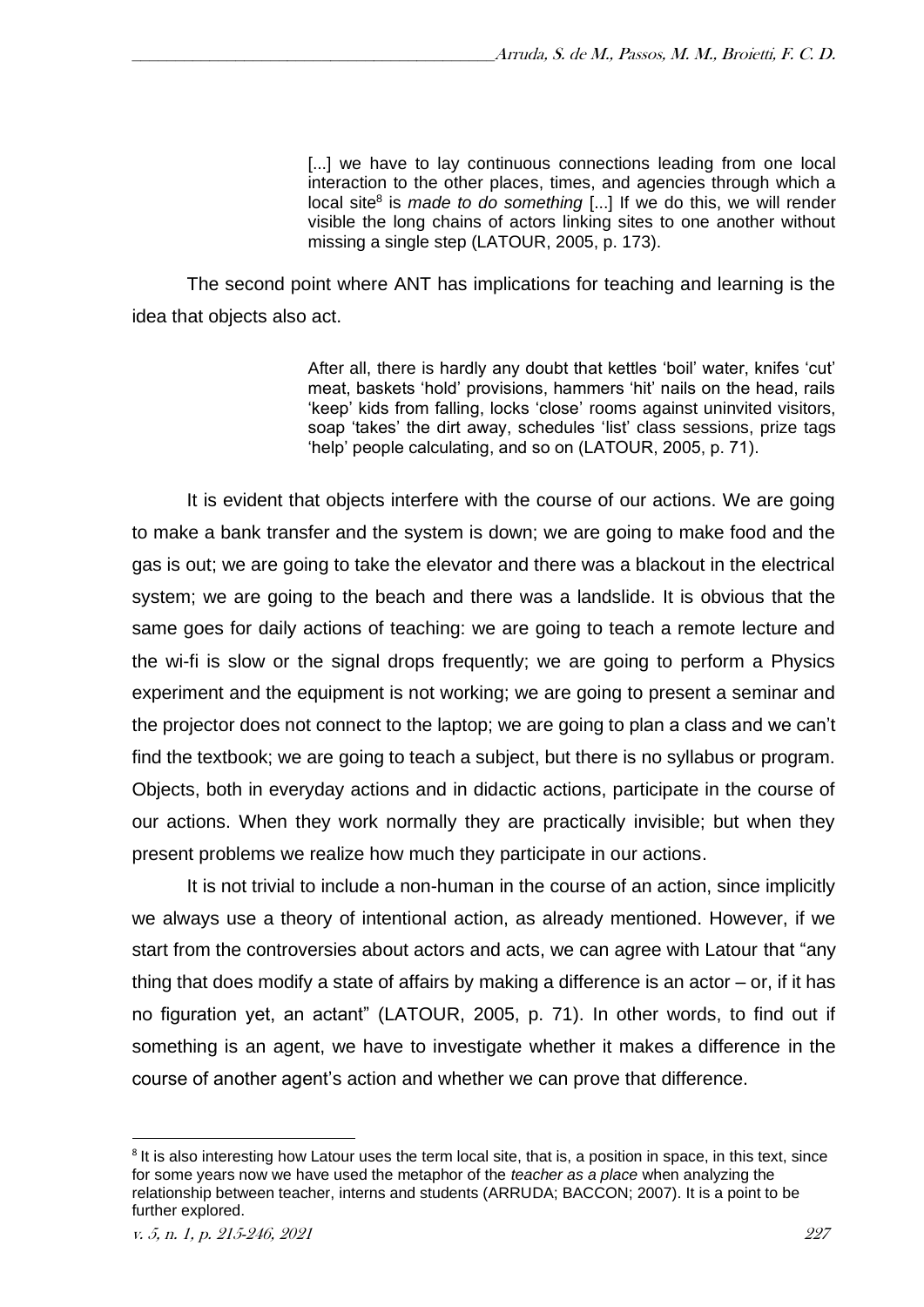To end these brief comments on ANT, we have included an excerpt from the entry on *Actor-Network Theory* of the Encyclopedia of Social Theory (*Sage Publications*).

> Taking seriously the agency of nonhumans (machines, animals, texts, and hybrids, among others), the ANT network is conceived as a heterogeneous amalgamation of textual, conceptual, social, and technical actors. The "volitional actor" for ANT, termed *actant*, is any agent, collective or individual, that can associate or disassociate with other agents. Actants enter into networked associations, which in turn define them, name them, and provide them with substance, action, intention, and subjectivity. In other words, actants are considered foundationally indeterminate, with no *a priori* substance or essence, and it is via the networks in which they associate that actants derive their nature. Furthermore, actants themselves develop as networks. Actors are combinations of symbolically invested "things", "identities", relations, and inscriptions, networks capable of nesting within other diverse networks (RITZER, 2005, p. 1).

In summary, ANT can also be used as a theoretical basis for investigations related to the PROACTION Program.

#### **Methodological approaches**

We are now in a position to explain three different methodological approaches to address the issues raised by the theme of teacher action, student action and their connections: the first focuses on the *description* of the actions, the second on the *explanation* and the third on the *connection* between actions*.*

Although different, the approaches can be used simultaneously in research works<sup>9</sup>. In other words, the researcher can treat the topic through different approaches at the same time, which has been occurring in some studies. Such a possibility is represented in Figure 1.

<sup>&</sup>lt;sup>9</sup> We are not considering, at this moment, any theoretical inconsistencies that may exist between the different approaches. We will leave this problem, if it exists, to be resolved in the future.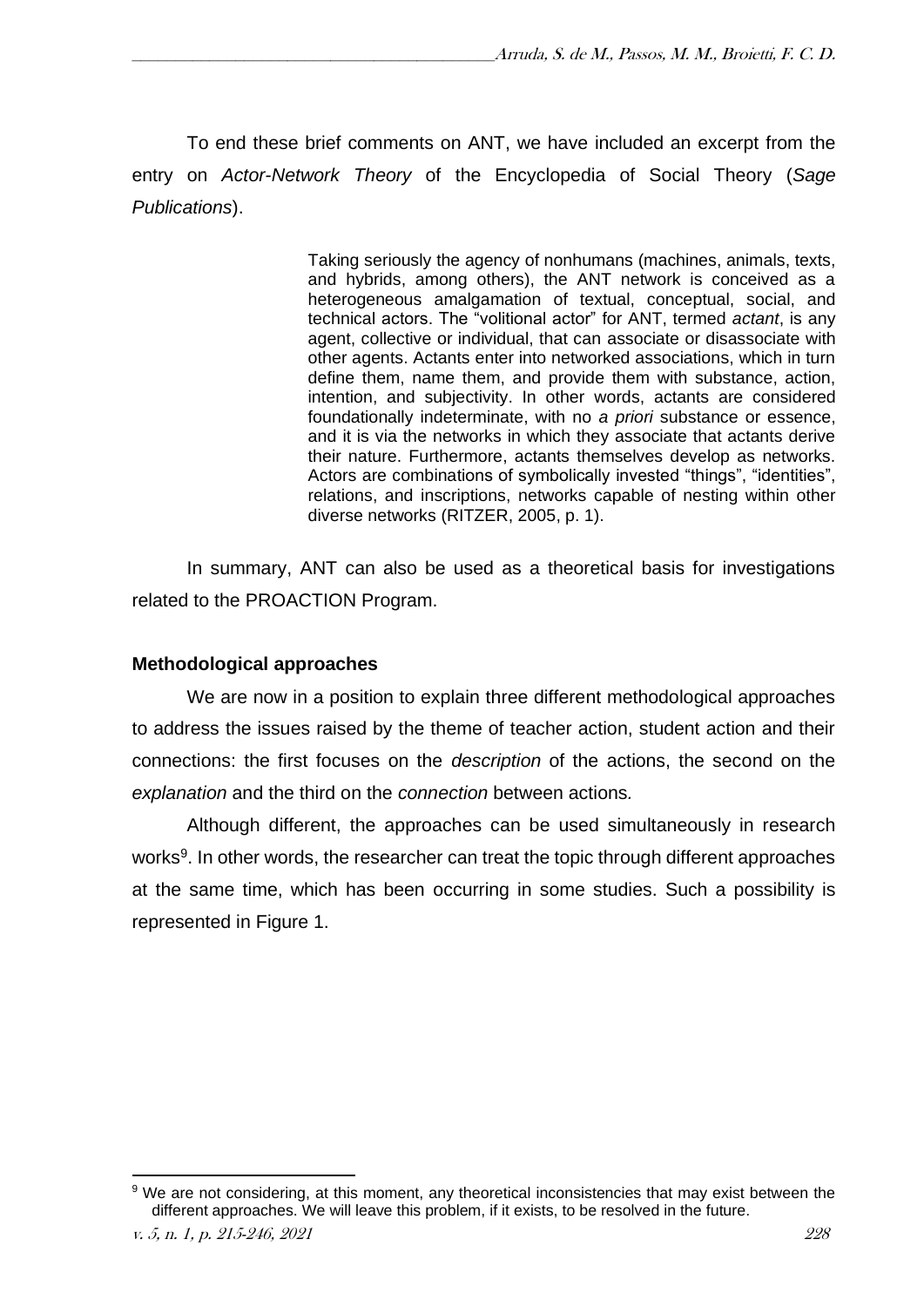

**Figure 1** – Investigative approaches of PROACTION

**Source**: the authors

In the representation of Figure 1, DES, EXP and CON refer, respectively, to the descriptive, explanatory and connective approaches. The numbers represent the sectors in which the approaches are used simultaneously in research: DES + EXP (1);  $DES + CON (2)$ ;  $EXP + CON (3)$ ; and  $DES + EXP + CON (4)$ .

Regardless of the approaches adopted, the Research Program on Teacher Action, Student Action and their Connections (PROACTION) is based on qualitative research. (LÜDKE; ANDRÉ, 1986; BOGDAN; BIKLEN, 1994; DENZIN; LINCOLN, 2005; COHEN; MANION; MORRISON, 2007; FLICK, 2009) and, in particular, considerations of textual analyses – Content Analysis (BARDIN, 2011) – and, Discursive Textual Analysis (MORAES; GALIAZZI, 2011). The data are collected in the classroom, through video and/or audio recordings, in order to capture the teacher's actions, the students' actions and their speeches. Direct recording is often not possible, so observation (participant or not), reports and field diaries have also been used. Sometimes the data collected directly in the classroom are supplemented with interviews, which are usually semi-structured, as well as/or autoscopies.

## *The descriptive approach*

In general, we can say that the perspective "from the bottom" to analyze teachers' work, adopted by Tardif and Lessard and commented on in the second section of this article, inspired us in the first approach adopted by the group in research which deals with teacher and student action. In other words, we try to focus on the "daily practices" of teachers (TARDIF; LESSARD, 2008, p. 38, our translation). For these authors, this perspective "from the bottom" could lead to the construction of *inductive models of teaching work*, that is, "models of interpretation and understanding based on the study of concrete action systems in which teachers work" (TARDIF;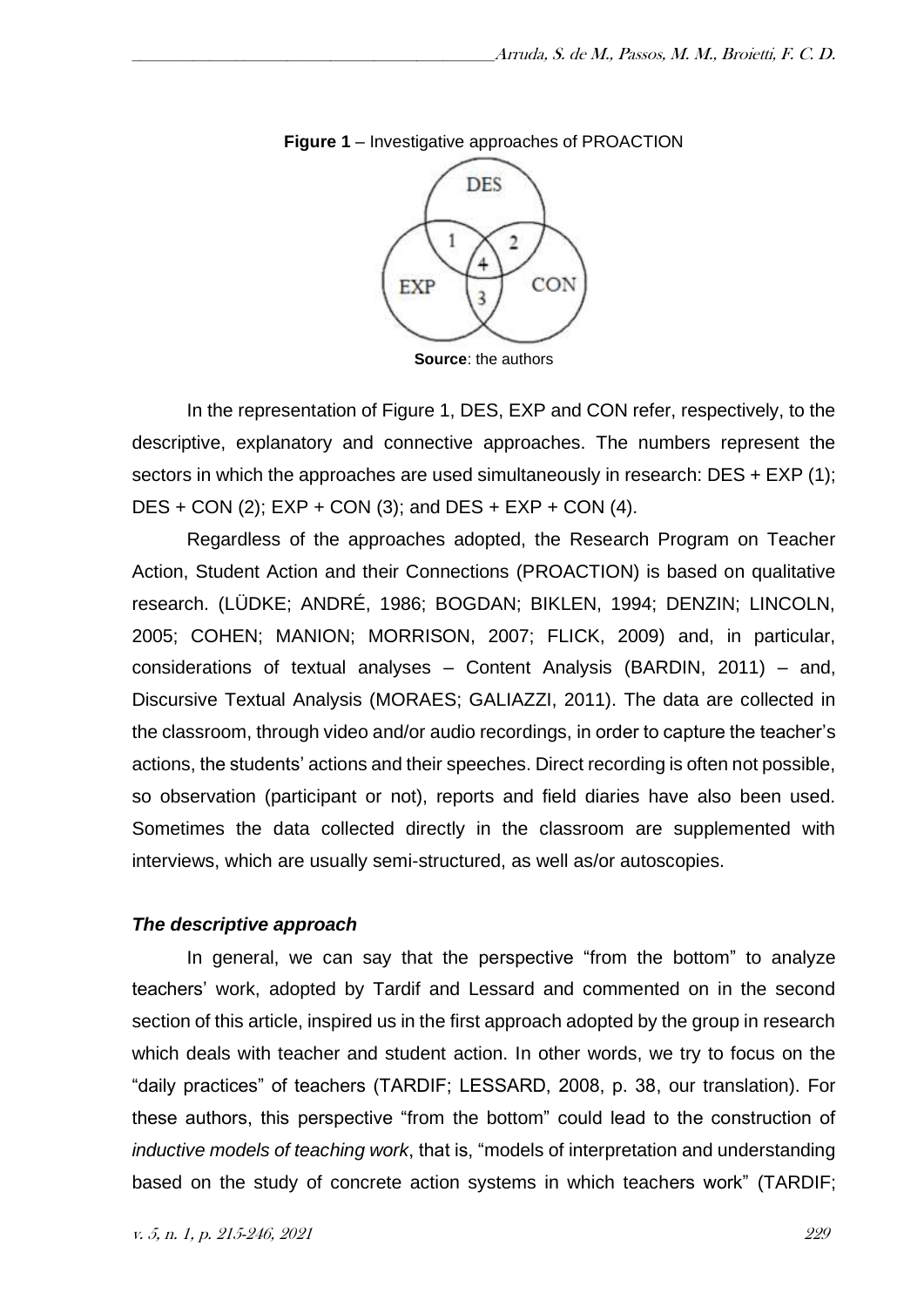LESSARD, 2008, p. 39, our translation).

In the absence of a more precise definition of the concept of teacher action, in our initial research, of the descriptive type, we consider, provisionally, that teacher action is the action that the teacher performs in the classroom, with aims at teaching and learning (ANDRADE; ARRUDA; PASSOS, 2018, p. 350, our translation), or a "way of proceeding, behavior" (HOUAISS; VILLAR; FRANCO, 2009, our translation).

Considering the centrality of the didactic pedagogical triangle in the group's research since 2010 (ARRUDA; LIMA; PASSOS, 2011; ARRUDA; PASSOS, 2017), the extension of the research to investigate students' actions was immediate. We highlight that this triangle is the usual model of a standard classroom, being represented by Figure 2:





**Source**: adapted from Arruda and Passos (2017, p. 100)

By our interpretations of the triangle in Figure 2, T (the teacher), S (the student) and K (the knowledge) are three actors in the full sense of the term. Therefore, we assumed from the beginning that research on action in the classroom could focus on each of the vertices of the triangle: the teacher and his/her actions (teacher actions), students and their actions (student actions), and knowledge and its actions (knowledge actions) (ARRUDA; PASSOS, 2017).

v. 5, n. 1, p. 215-246, 2021 230 There is still an important consideration to be made about the vertices of the triangle. They can be interpreted in two ways. Through the relationship with knowledge (CHARLOT, 2000), that is, as relationships between T, K and S. In this case, they would represent the relationship of the teacher and the student with knowledge, which we previously interpreted as *teacher learning* and *student learning* (ARRUDA; PASSOS, 2017, p. 100). But the vertices can also be seen, through ANT, as connections between the actants T, S and K. We will discuss a little more about this later. In any case, this justifies why the Research Program received the title of Teacher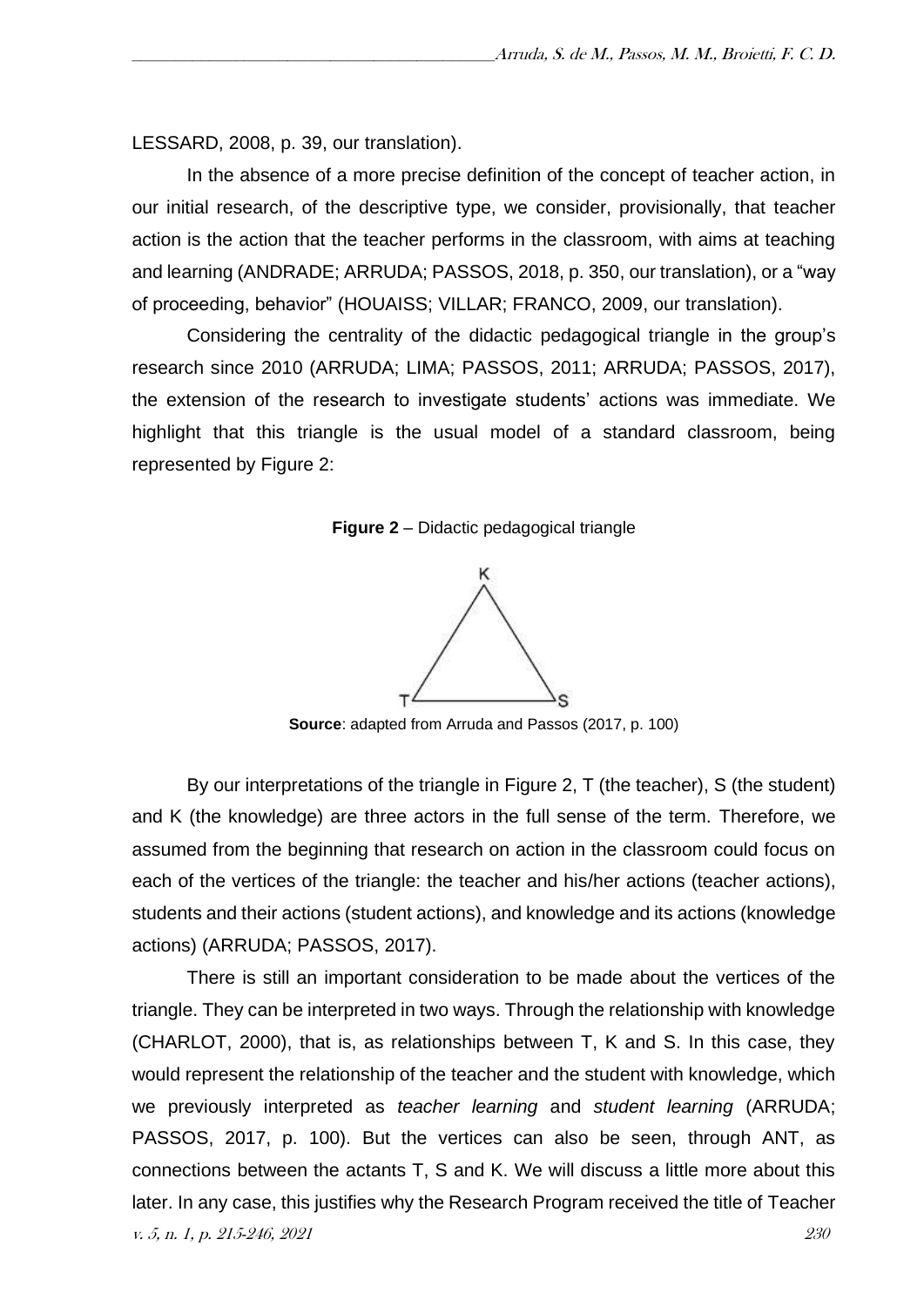Action, Student Action and their Connections.

The descriptive approach, which is still ongoing in the group, has been adopted in several research works since 2016, many have already been published, such as: Andrade, 2016; Andrade and Arruda, 2017; Dias, Arruda, Oliveira and Passos, 2017; Passos, Passos and Arruda, 2017; Andrade, Arruda and Passos, 2018; Carvalho, Arruda and Passos, 2018; Benicio, 2018; Dias, 2018; Vicentin, Passos and Arruda, 2018; Arruda, Zapparoli and Passos, 2019; Benicio, Arruda and Passos, 2019; Filgueira, 2019; Assai, 2019; Santos, 2019; Benicio, Arruda and Passos, 2020a; Benicio, Arruda and Passos, 2020b; Borges, 2020; Carvalho, Stanzani, Passos, Lorencini Jr., 2020; Dias, Arruda and Passos, 2020; Maulana and Arruda, 2020; Turke, 2020; Vicentin, Passos and Arruda, 2020a; Vicentin, Passos and Arruda, 2020b. Some of these studies were also concerned with connections and, therefore, also appear in the connective approach.

### *The explanatory approach*

The explanatory approach seeks inspiration and foundation in themes of teacher education, in social theories of action and in works on intentionality.

Explaining the action of another is a crucial psychological issue for human beings, interpreted in general in terms of goals, desires, beliefs, motives, etc. Seeking to understand and interpret what others are thinking and feeling is an activity that we practice daily. From early childhood, children learn to differentiate entities that have intentionality from those that do not: infants, for example, "have different expectations about the focus or location of future actions when they perceive an entity to be goal directed" (NRC , 2007, p. 63-64). In short, since early childhood, children have learned to differentiate the social world from the physical world, through a spontaneous psychology based on the intentionality of common sense. In addition, people can act on others from a distance.

> A facial expression, a comment, or a gesture can cause another agent to spring into action in ways that are directly related to that first event, even though it may be spatially quite distinct. (NRC, 2007, p. 63).

In education, for example, getting involved and believing in the beliefs, values and knowledge of other people, particularly the teacher, can be decisive for learning: "Establishing mutual trust between the teacher and the student" can be crucial for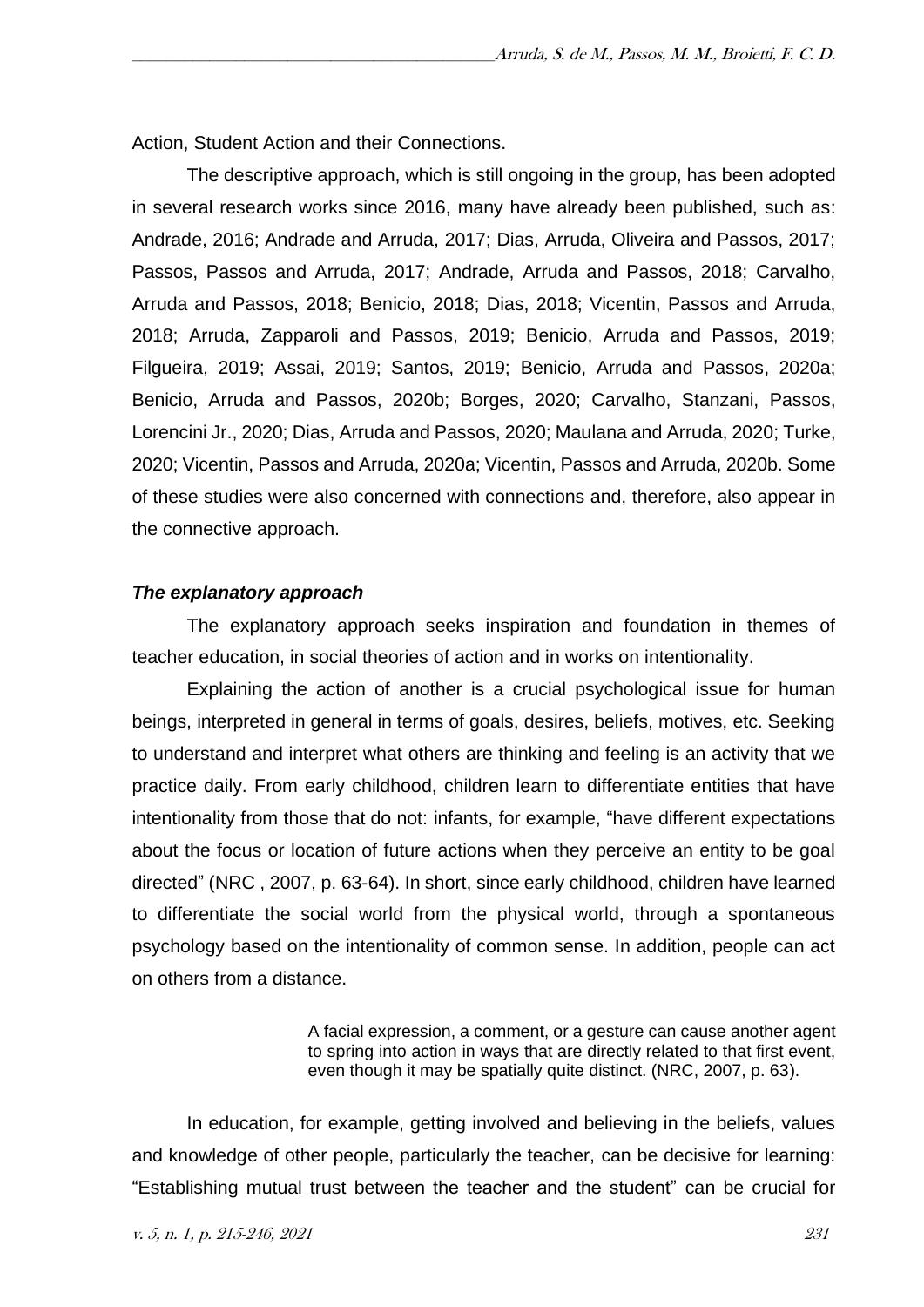engaging in learning (ARRUDA, 2001, p. 138, our translation), which is called the "transferential pedagogical relationship" (VILLANI, 1999, p. 10, our translation).

In philosophy, however, the meaning of the word 'intentionality' is different from the common meaning of the word 'intention', being part of contemporary discussions about the mind and mental states.

> Contemporary discussions of the nature of intentionality are an integral part of discussions of the nature of minds: what are minds and what is it to have a mind? They arise in the context of ontological and metaphysical questions about the fundamental nature of mental states: states such as perceiving, remembering, believing, desiring, hoping, knowing, intending, feeling, experiencing, and so on (JACOB, 2019).

One of the contemporary authors who studies intentionality is Michel Tomasello.

Human beings are the world's experts at mind reading. As compared with other species, humans are much more skillful at discerning what others are perceiving, intending, desiring, knowing, and believing. (TOMASELLO *et al.*, 2005, p. 675).

According to Tomasello, great apes can also perceive each other as intentional agents. But humans go further.

> [...] humans not only understand others as intentional agents but also put their heads together with others in acts of shared intentionality, including everything from concrete acts of collaborative problem solving to complex cultural institutions. (TOMASELLO, 2014, p. x).

In general, we agree with Tomasello's *hypothesis of shared intentionality* (2014,

p. 31):

The *shared intentionality hypothesis* is that this story comprises a twostep evolutionary sequence: joint intentionality followed by collective intentionality. At both of these transitions the overall process was, at a very general level, the same: a change of ecology led to some new forms of collaboration, which required for their coordination some new forms of cooperative communication, and then together these created the possibility that, during ontogeny, individuals could construct through their social interactions with others some new forms of cognitive representation, inference, and selfmonitoring for use in their thinking.

But intentionality and purpose must be considered as different concepts.

[...] an intention is a plan of action the organism chooses and commits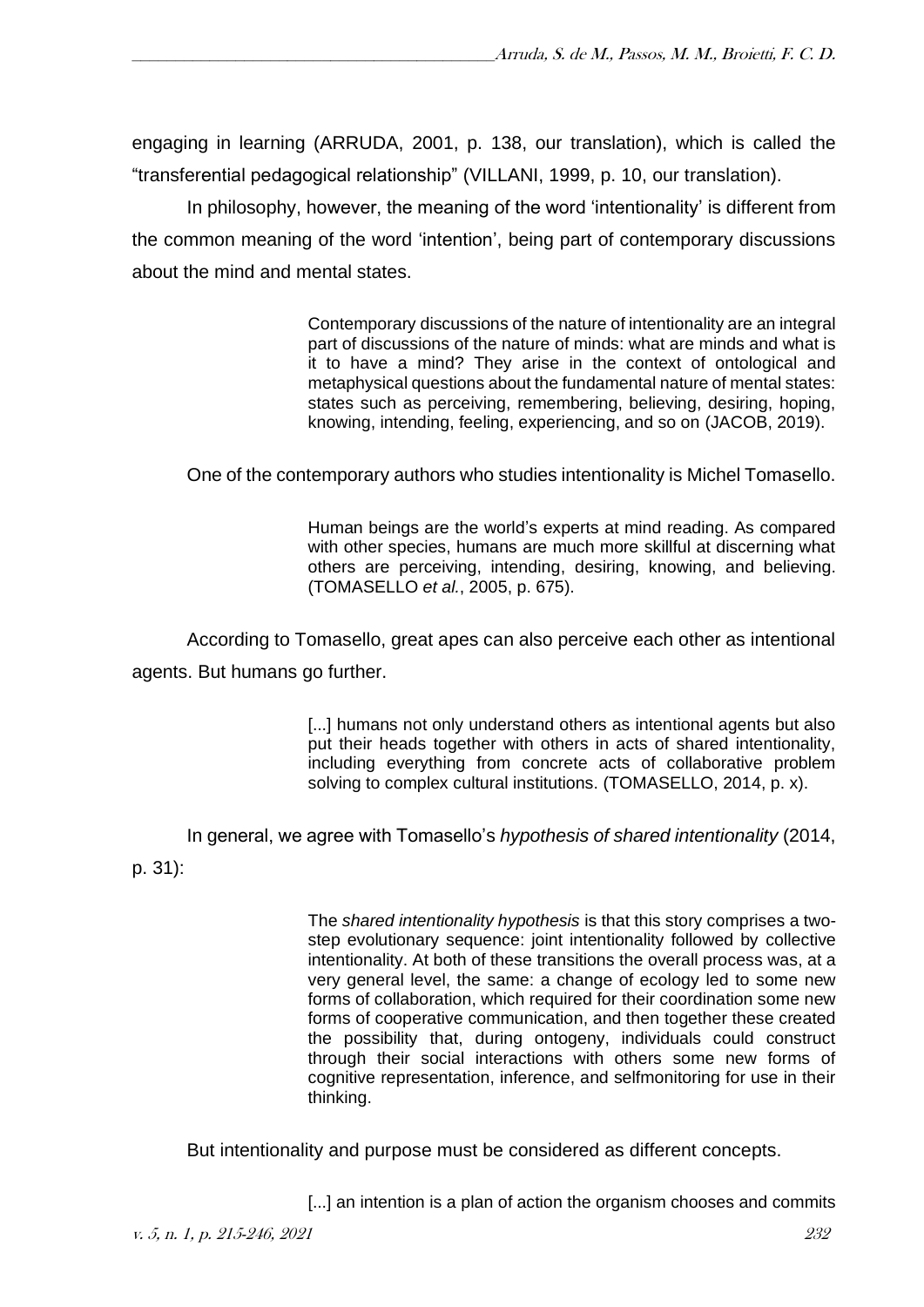itself to in pursuit of a goal. An intention thus includes both a means (action plan) as well as a goal [...] (TOMASELLO *et al.*, 2005, p. 676).

That is, the same action, observed externally, may have different intentions. In research data on the actions of teachers and students this appears frequently. Consider, for example, the action category "to wait". It has been found in several research projects, both for teachers and students. The action to wait<sup>10</sup> can have several different goals. In the case of teacher action, waiting could have as objectives: to wait for the students to enter the room, to copy, to be quiet, to organize their materials, etc.; in the case of student action, waiting could have as objectives: to wait for the teacher to arrive, to wait for the teacher to return to the classroom, to wait for the teacher to start the explanation, etc. (BENICIO; ARRUDA; PASSOS, 2020a).

Some authors, such as Franco (2016), establish differences between the pedagogically constructed teaching practice and the mechanical teaching practice, which puts excessive value on technique.

> Teaching practice is configured as a pedagogical practice when it is inserted in the intentionality foreseen for its action. Thus, a teacher who knows the meaning of his/her class in face of the student's education, who knows how the class integrates and expands the education of this student, who is aware of the meaning of his/her action, has a different pedagogical performance: he/she dialogues with the student's needs, insists on their learning, monitors their interest, makes a point of building learning, believing that this will be important for the student (FRANCO, 2016, p. 541, our translation).

The quotation highlights the intentionality and the sense of pedagogical practice, which Tardif (2002) calls action models of educational practice, which are representations that serve to define this practice, such as objectives and purposes.

In our group, for the time being, we have little research that has been dedicated to explaining teacher/student action. We can cite: Piratelo, 2018; Piratelo, Arruda, Costa and Passos, 2020.

## *The Connective Approach*

The hypothesis that there would be a connection between teacher action and student action is already old in the group, although it has only recently been made

 $10$  It is important to highlight that the action to wait meant that the teacher did not perform any other action, besides waiting. The same goes for the student action to wait. See Benicio, Arruda and Passos (2020a).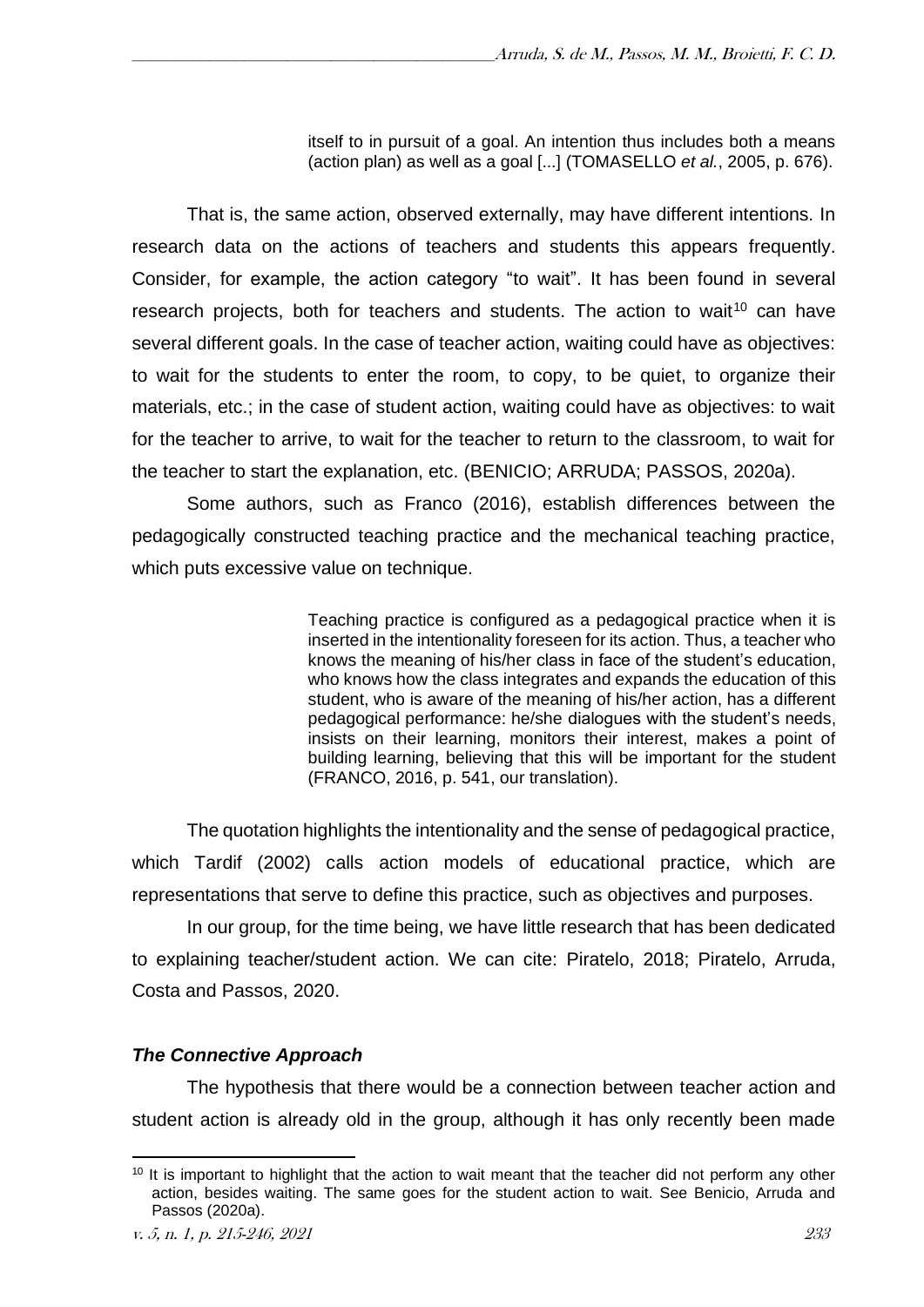explicit. The side T-S itself in the triangle of Figure 2 brings out this idea. This led us to question Charlot's statement that what matters for learning "is the student's practice, not the teacher's practice" (CHARLOT, 2005, p. 96, our translation). That is, if the teacher and student actions are connected, it is reasonable to assume that the teacher's practice may be positively or negatively correlated with the student's practice. As of 2017, the question: "In what ways are the students' actions connected with that of the teachers?" was included in the Research Program (ARRUDA; PASSOS, 2017) and then made explicit.

Some more descriptive studies on the connections have already been carried out. One idea that seems to be promising is the Pedagogical Efficiency Indicator or PEI, defined as "the time student actions remained connected to teacher actions for a specified period" (BENICIO; ARRUDA; PASSOS, 2020a, p. 468, our translation).

After the studies on Latour's texts, we realized that the Actor-Network Theory could provide a basis for the idea of connection between actions. This word (connection) appears several times in the book *Reassembling the Social* (LATOUR, 2005, p. 5, 8, 75, 107, 108, 176, 180, 220, 221, 239, etc.). In continuity, we present moments when they appear in the referred text, where the pages are indicated by brackets.

> [...] the adjective, social does not designate a thing among other things... but a *type of connection* between things that are not themselves social [5]. [...] Social is *nowhere* in particular as a thing among other things but may circulate *everywhere* as a movement connecting non-social things [107]. [...] social connections – an expression that, as we know, does not mean 'connections made of social', but new associations<sup>11</sup> between non-social elements [239] (LATOUR, 2005).

Things are not "social" because the social, in Latour's sense, is an association and not an explanation of traditional sociology.

The idea of connection is central to ANT. As Latour says: "the hyphenated 'network' is not there as a surreptitious presence of the Context<sup>12</sup>, but as what connects the actors" (LATOUR, 2005, p. 180).

> [...] networks are structures that allow to visualize in an orderly way how their elements (actors and connections) are related, allowing the user to extract meaning from the information [...]. Nodes (actors) and

<sup>&</sup>lt;sup>11</sup> The word connection is confused in the text of Latour with the word association.

<sup>12</sup> Understood as social context.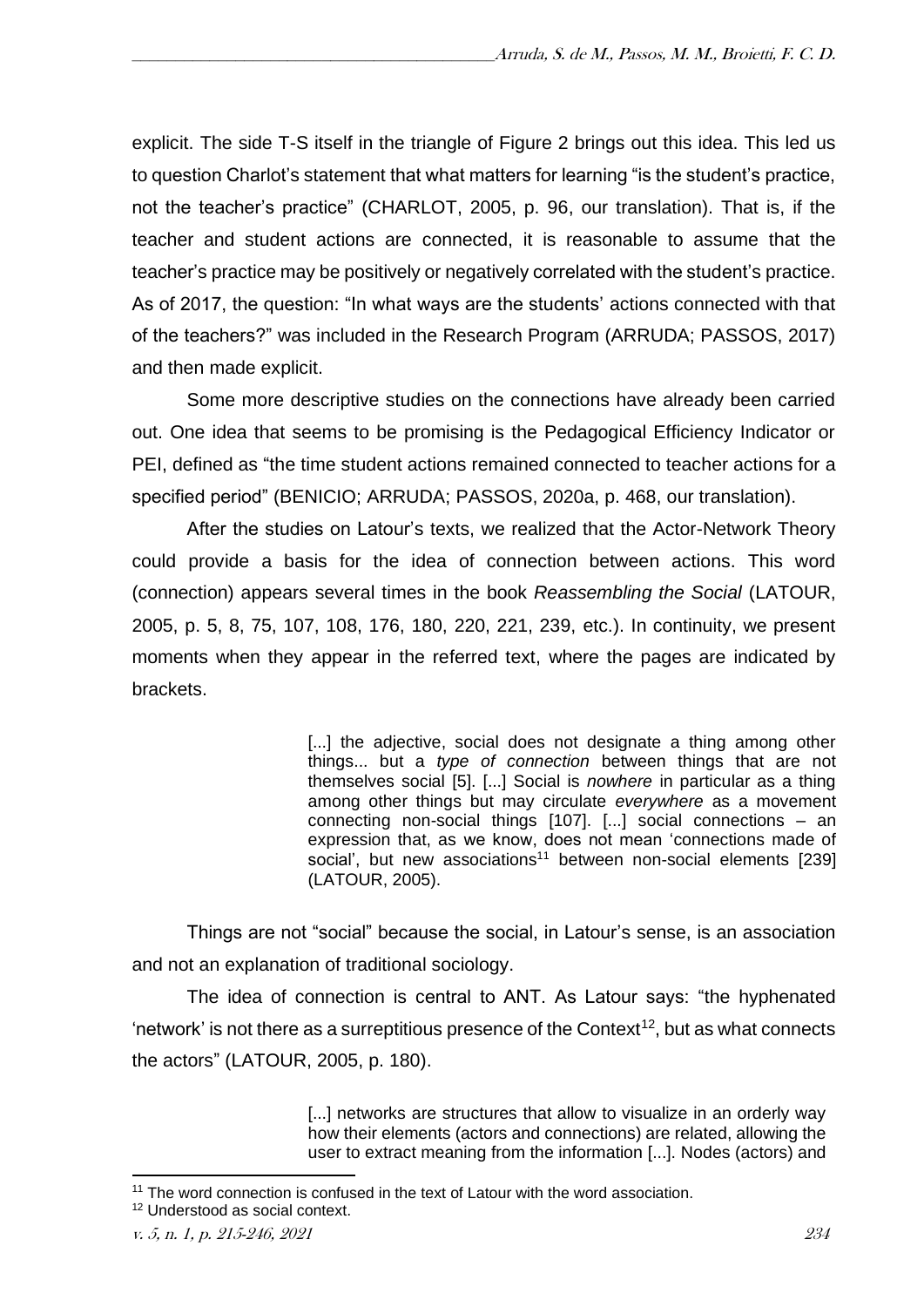edges (ties or bonds) have different properties and attributes. Ties are the ones that prevent the net from fraying. Thus, if the tie of a node is removed, the network disappears. On the contrary, if the bonds are increased, the network is strengthened (FRANCO, 2014, p. 4, our translation).

From the idea of network and connections, we can expand the understanding of the classroom model in Figure 2. It will no longer be a "didactic system", immersed in increasingly larger social contexts called "teaching systems" and a "noosphere" , as we have done previously (ARRUDA; LIMA; PASSOS, 2011, p. 146), but an immense network – a didactic-pedagogical network – in which T, S and K are three actors connected to many other actors, as represented in Figure 3.



**Figure 3** – Didactic-pedagogical network

**Source**: the authors

In Figure 3, which would represent a *didactic-pedagogical network* built from the triangle of Figure 2, we consider that the points are actors in the sense of ANT (actants) and the lines are the connections between them. But it is good to remember that social connections are rarely just between human beings.

> [...] the continuity of any course of action will rarely consist of humanto-human connections [...] or of object-object connections, but will probably zigzag from one to the other (LATOUR, 2005, p. 75).

That is, the points correspond to human and non-human beings. We also remember that what we call the *connections between teacher and student actions* is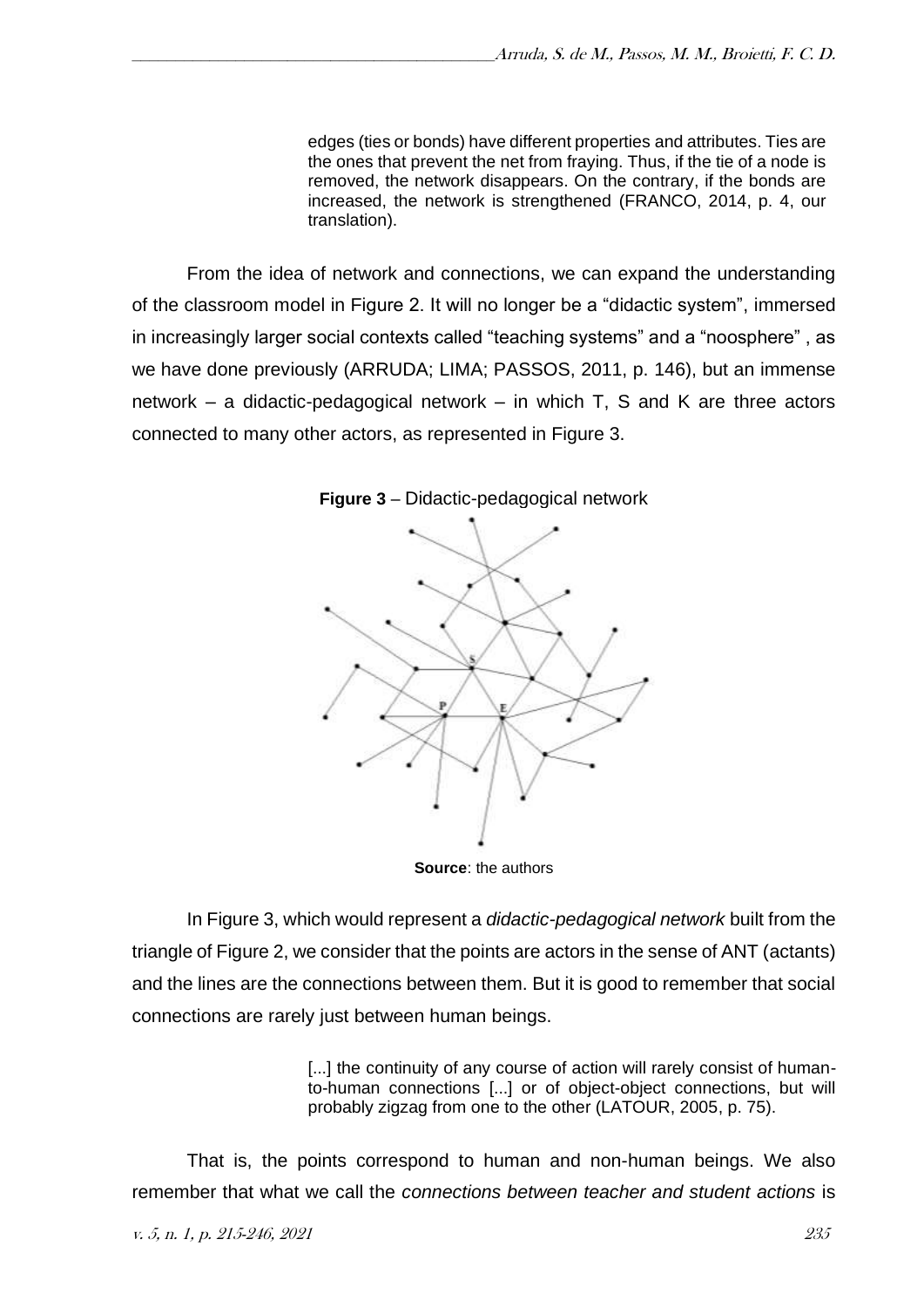an inference, that is, it cannot be observed directly.

The exploration of this research approach in the group is also in its beginnings. We can cite the following works related to this: Corrêa (2021), Corrêa, Arruda, Passos and Fiorucci (2021); and Marrone Jr, Arruda and Passos (2021).

Next, we set out the objectives of PROACTION.

## *Objectives of PROACTION*

Based on the considerations made in this section and in the previous ones, we present here the objectives established by the PROACTION Program:

- 1) Describe and/or categorize the teaching actions (teacher actions) and/or learning actions (student actions) carried out by teachers, students and/or other human and/or non-human actors that are part of the network, in any area of knowledge, especially in Science and Mathematics, by direct observation of the classroom and/or in any physical and/or virtual environment.
- 2) Infer, based on the actions of teachers, students and/or other actors  $involved$ , human, non-human or hybrids<sup>13</sup>, the possible existing connections between them.
- 3) Determine the central teacher actions in a lesson by means of a temporal comparison among the actions.
- 4) Investigate whether and how the actions of teachers and students differ depending on the methodology used by the teacher and/or the content of the discipline.
- 5) Interpret the intentions and objectives of the teacher and/or student actions carried out during classes, possibly in joint conversations with teachers and students.
- 6) Describe the connections between the actors in order to explain the structure of the network that supports them.
- 7) Investigate the connections between teacher and student actions through the Pedagogical Efficiency Indicator (PEI).

 $13$  A hybrid can be thought of as a mix between a human and a non-human: "Actors are mostly hybrids. An automobile is an actor, a car/driver hybrid, a mechanical apparatus under some human control that also produces and constrains particular human actions and mobilities, even identifications" (FENWICK; EDWARDS, 2010, p. 152).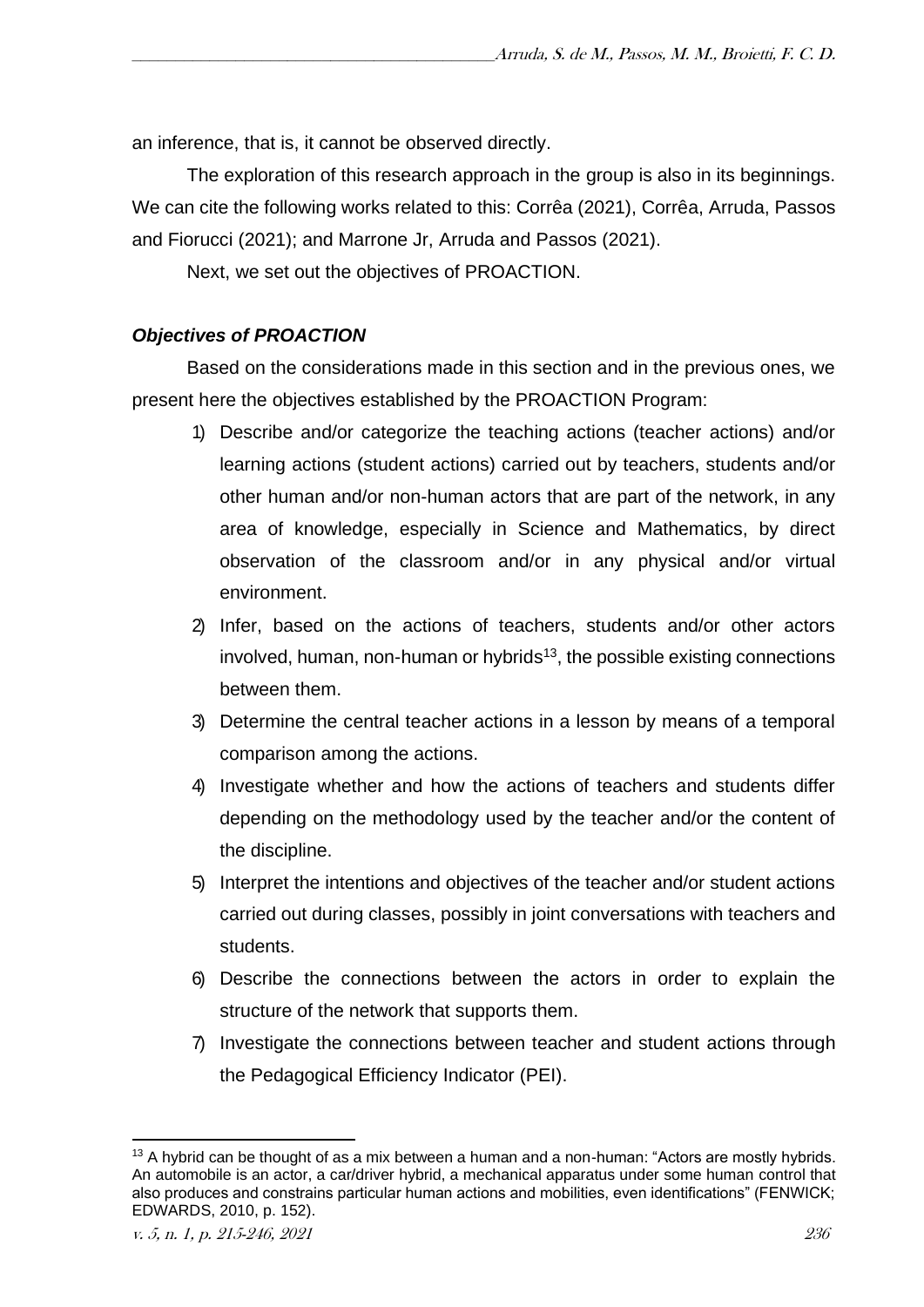- 8) Investigate the participation of non-humans in the course of teacher and student actions and the action of hybrids.
- 9) Investigate teacher and student learning as an effect of the connections and participation in the network.
- 10) Develop models and instruments for the analysis of descriptions, explanations and connections between teacher and student actions.

## **Final considerations**

In this article we presented some theoretical and methodological options that the researcher can adopt to conduct investigations under the PROACTION Program. The deliberate use of the word *option* reflects the way we understand research on teaching and learning.

From a general point of view, our research conception considers that the data and theoretical references must *adapt* to each other, as already proposed for the theory-experiment relationship in Physics education.

> In this work, based on a discussion about the different possibilities of understanding the relationship between theory and experiment, we propose, based on Thomas Kuhn's ideas, complemented by van Fraassen's thinking, a new orientation for the Physics laboratory, conceiving it, not as a confirmation or disproof of hypotheses, but as a process of adaptation between theory and experiment (ARRUDA; SILVA; LABURÚ, 2001, p. 47, our translation).

This provides us with two general guidelines for conducting an investigation: (i) we can start from a theoretical framework, with clear research questions and welldefined models, which lay the foundations for large *a priori* categories, with which the collected data are articulated; (ii) or, we can go directly to the data collection and, as the analyzes are carried out, *a posteriori* categories emerge, which will then be adjusted to the theoretical framworks<sup>14</sup>. As we have emphasized in the EDUCIM Group meetings, whatever the adopted guideline, the final product of the investigation (the thesis or dissertation) must take the form of a text that harmoniously articulates the data with the theoretical references, so that the final product has at least the following qualities: originality, clarity, coherence, conciseness and cohesion<sup>15</sup>.

<sup>&</sup>lt;sup>14</sup> We can see similarities between our research perspective and the top-down or bottom-up approaches, mentioned by Tardif and Lessard (2008), commented on in the 2nd section of this article.

<sup>&</sup>lt;sup>15</sup> We thank Professor João Paulo Camargo de Lima for reminding us of this list of attributes that a research work should have, emphasized in EDUCIM meetings several times.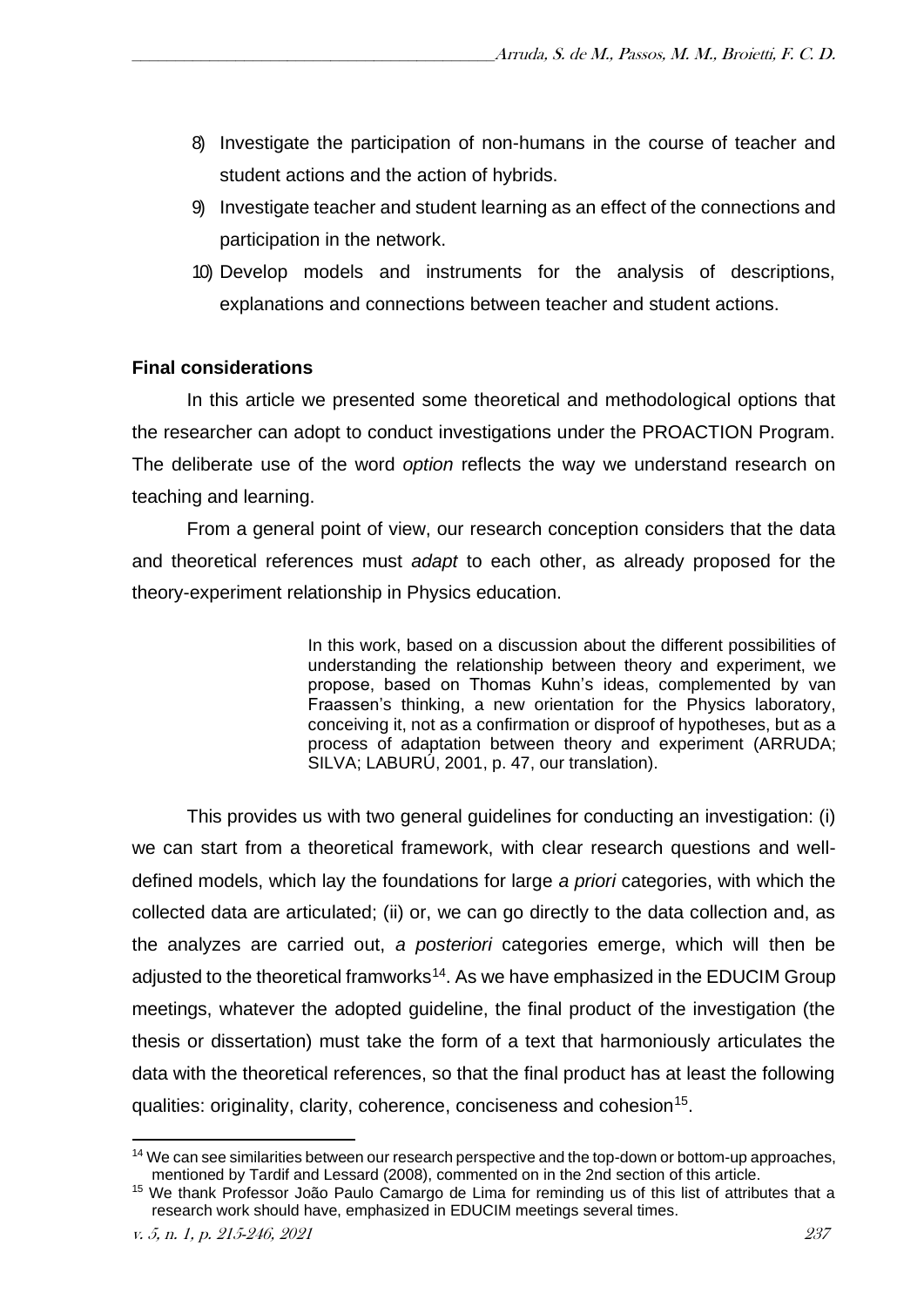Next, we present responses to the criticisms commented on in the Introduction. The first criticism questions the relevance and originality of some investigations conducted in the group. As for relevance, it must have become clear that analyzing what the teacher does, in fact, in the classroom, is an old concern in the field of teacher education, as we saw in the quotations by Schön (1997) and Tardif and Lessard (2008), corroborated by other research works (ARRUDA, 2001; PASSOS, 2009).

Regarding originality, the research carried out in the group shows a new perspective of classroom research, without similarities with other research on teaching, learning and/or teacher education, with the exception of what Tardif and Lessard present in chapter 7 of the book Teachers' Work (TARDIF; LESSARD, 2008, p. 235- 248). However, these authors are more concerned with interactivity in concrete classroom situations and are more focused on the teacher and his/her objectives than on the connections between teacher and student actions and their implications for the learning and education of these two actors.

The second criticism concerns the theoretical part of our work and the excess of self-citations. It is likely that, in some of them, the conversations with the literature in the field, especially teacher education, was not evident or insufficient. In the present article we try to present three different possibilities for the foundation of the research. In teacher education, there is an obvious relationship with research on teaching practice. However, social theories of action also offer an excellent theoretical anchor. We particularly appreciate Lahire's ideas, which seem to unite intentional and unintentional views on action. As a third option we have ANT, which understands action from another perspective, which is very promising for our research.

Regarding the excess of self-citations, this occurs, evidently because we are not aware of other bibliographic productions equivalent to those published by our group.

The third criticism concerns the nature of the research and its methodology, which would be only descriptive and not analytical or interpretive. Although in the initial research the focus was more on description, as explained in the previous section, the Research Program is not only descriptive, but also explanatory and connective.

In fact, regarding description, Latour asks: what is it that is wrong with descriptions?

The simple act of recording anything on paper is already an immense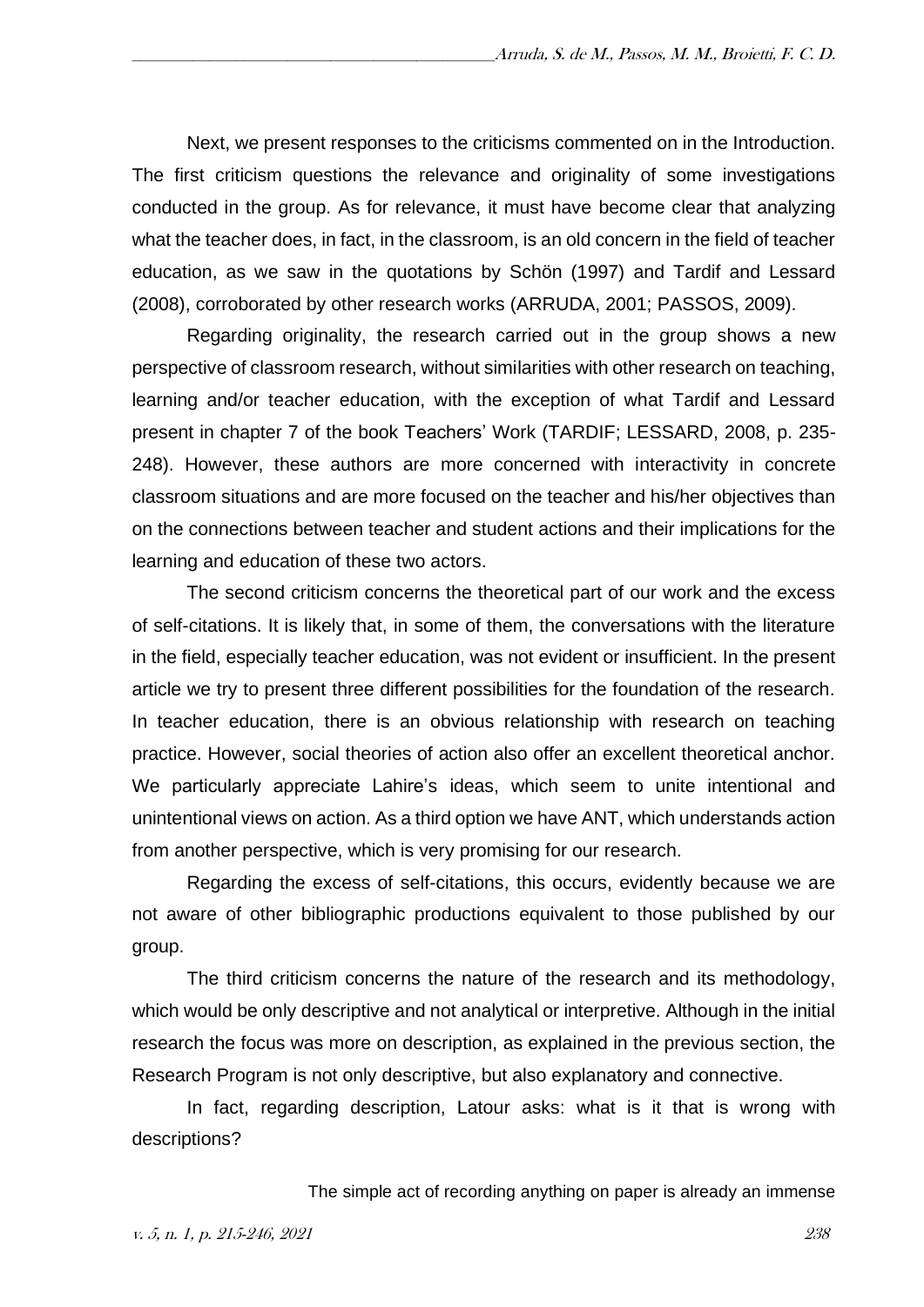transformation that requires as much skill and just as much artifice as painting a landscape or setting up some elaborate biochemical reaction. No scholar should find humiliating the task of sticking to description. This is, on the contrary, the highest and rarest achievement. [...] the opposition between description and explanation is another of these false dichotomies that should be put to rest [...]. If a description remains in need of an explanation, it means that it is a bad description. (LATOUR, 2005, p. 136-137).

Still on methodological issues, it needs to be clear that the categories, obtained after the descriptive analysis of the classes, are emergent, that is, they do not need explanation, which is not the case with *a priori* categories. Regarding the complaint that in the articles few classes are analyzed (in general, two or three), it is necessary to clarify that the recording of the timing of each action and the subsequent codification of the units of analysis in just one class is immense. In other words, the data provided by a few classes is sufficient to produce a good experimental basis<sup>16</sup>.

Finally, we will mention some possible developments of the PROACTION Program. Looking at the Program as a whole, it is possible to see that it is a sequence of long-term research works, whose initial focus was mainly on the descriptive approach. As a result, the results of the explanatory and connective approaches are still incipient. We think that a large part of the dissertations and theses should include these approaches, in the coming years.

Another point to be explored concerns the concept of connection, which must be deepened both theoretically and experimentally. We emphasize here the connection between teacher and student actions in the formal education system, represented by the didactic triangle. We suppose that learning should be more efficient when actions are connected.

However, from a theoretical point of view, we believe that the concept of connection goes beyond the formal teaching context and can be applied to learning in general. The fundamental hypothesis is that learning, in the broad sense, that is, regardless of whether education is formal or informal, is directly related to the possible connections between the actions of the learner and the actions of other actors, whether they are human or non-human. Connections in general produce learning and development. To Make connections is to understand a little more about the education

<sup>16</sup> See, for example, Dias (2018), Appendix A (p. 91); Benicio (2018), Appendix C (p. 240) and Appendix D (p. 281); Assai (2019), Appendix B (p. 175).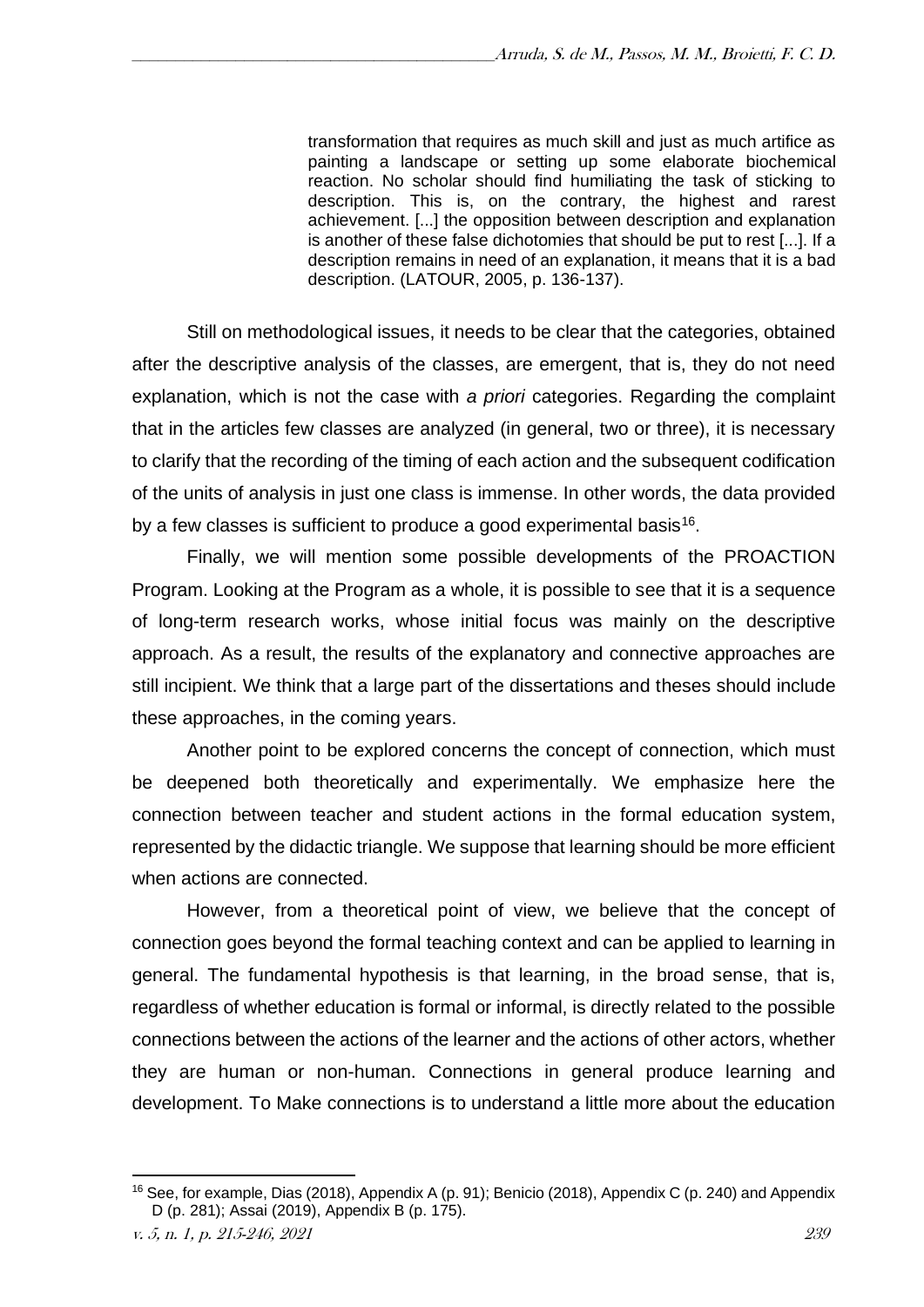of a teacher or the learning of a student<sup>17</sup>. This position, in a way, echoes what Tomasello says.

> Thinking would seem to be a completely solitary activity. And so it is for other animal species. But for humans, thinking is like a jazz musician improvising a novel riff in the privacy of his own room. It is a solitary activity all right, but on an instrument made by others for that general purpose, after years of playing with and learning from other practitioners, in a musical genre with a rich history of legendary riffs, for an imagined audience of jazz aficionados. Human thinking is individual improvisation enmeshed in a sociocultural matrix. (TOMASELLO, 2014, p. 1).

The connection is also historical, as Tomasello's quotation shows. The connection is not only spatial, but also temporal. To learn Physics, Astronomy, Chemistry, Mathematics etc., is to connect with concepts, theories, models, examples (in the sense of Thomas Kuhn), which are part of the history of scientific development. The study of connections opens, therefore, a perspective for the History and Philosophy of Science or for the works of Latour and the Actor-Network Theory.

## **References**

ALTET, M. Professores (práticas profissionais dos). *In*: ZANTEN, A. van. (coord.). **Dicionário de Educação**. Petrópolis: Vozes, 2011. p. 650-655.

ANDRADE, E. C. **Um estudo das ações de professores de matemática em sala de aula**. 2016. Thesis (Doctorate in Science Teaching and Mathematics Education) – State University of Londrina (UEL), Londrina, 2016. Available at: [http://www.bibliotecadigital.uel.br/document/?code=vtls000206236.](http://www.bibliotecadigital.uel.br/document/?code=vtls000206236) Accessed on: feb. 17 2021.

ANDRADE, E. C.; ARRUDA, S. M. Categorias das ações didáticas do professor de Matemática em sala de aula. **Acta Scienciae**, Canoas, v. 19, n. 2, p. 254-276, 2017. Available at: [http://www.periodicos.ulbra.br/index.php/acta/article/view/2819/2302.](http://www.periodicos.ulbra.br/index.php/acta/article/view/2819/2302) Accessed on: feb. 17 2021.

ANDRADE, E. C.; ARRUDA, S. M.; PASSOS, M. M. Descrição da ação docente de professores de Matemática por meio da observação direta da sala de aula. **Educação Matemática Pesquisa**, São Paulo, v. 20, n. 2, p. 349-368, 2018. Available at:

<https://www.periodicos.unifra.br/index.php/VIDYA/article/view/2158/2194.> Accessed on: feb. 17 2021.

AQUINO, J. A. As teorias da ação social de Coleman e de Bourdieu. **Humanidades e Ciências Sociais**, Fortaleza, v. 2, n. 2, p. 17-29, 2000.

<sup>17</sup> See Latour (2012), p. 180, in particular footnote 234.

v. 5, n. 1, p. 215-246, 2021 240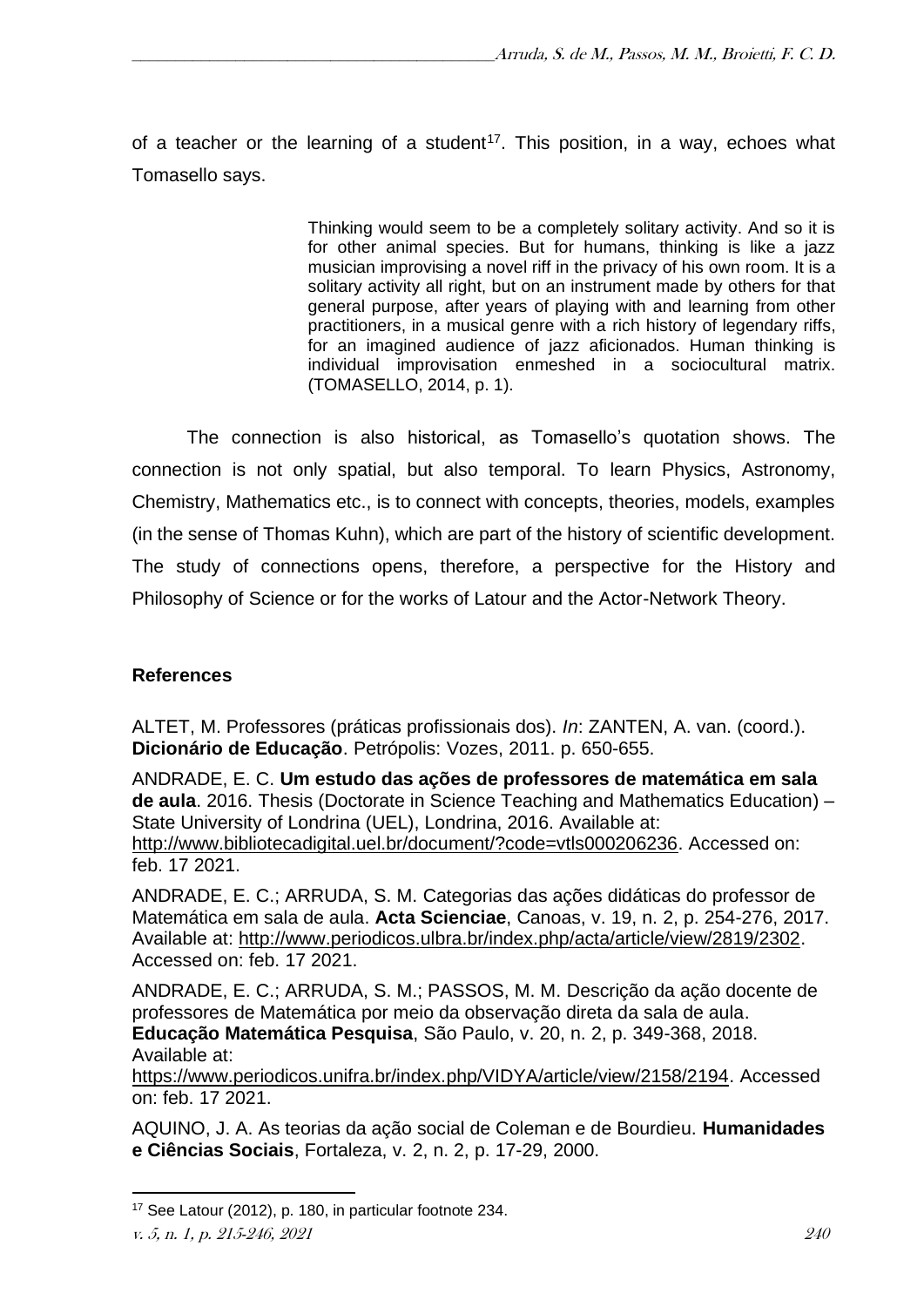ARRUDA, S. M. **Entre a inércia e a busca**: reflexões sobre a formação em serviço de professores de Física do ensino médio. 2001. (Doctoral thesis). São Paulo: Biblioteca Digital de Teses e Dissertações da Universidade de São Paulo (USP), São Paulo, 2001.

ARRUDA, S. M.; BACCON, A. L. P. O professor como um lugar: uma metáfora para a compreensão da atividade docente. **Ensaio**: Pesquisa em Educação em Ciências, Belo Horizonte, v. 9, n. 1, p. 1-20, 2007.

ARRUDA, S. M.; LIMA, J. P. C.; [PASSOS, M.](http://lattes.cnpq.br/3275252597631249) M. Um novo instrumento para a análise da ação do professor em sala de aula. **Revista Brasileira de Pesquisa em Educação em Ciências**, [*s. l.*], v. 11, n. 2, p. 139-160, 2011.

ARRUDA, S. M.; PASSOS, M. M. A relação com o saber na sala de aula. In: IX Colóquio Internacional Educação e Contemporaneidade, 2015, Aracaju. **Anais**, 2015. v. 1. p. 1-14.

ARRUDA, S. M.; PASSOS, M. M. Instrumentos para a análise da relação com o saber em sala de aula. **Revista de Produtos Educacionais e Pesquisas em Ensino**, Cornélio Procópio, v. 1, n. 2, p. 95-115, 2017.

ARRUDA, S. M.; PASSOS, M. M.; BROIETTI, F. C. D. A ação docente: caracterização e resultados de um programa de pesquisa em andamento. In: XII Encontro Nacional de Pesquisa em Educação em Ciências - XII ENPEC, 2019, Natal. **Anais**, 2019. v. 1. p. 1-8.

[ARRUDA, S. M.;](http://lattes.cnpq.br/3162292964889276) SILVA, M. R.; [LABURÚ, C. E.](http://lattes.cnpq.br/7608531416003323) Laboratório didático de Física a partir de uma perspectiva kuhniana. **Investigações em Ensino de Ciências**, Porto Alegre, v. 6, n.1, p. 1-12, 2001.

ARRUDA, S. M.; ZAPPAROLI, F. V. D.; PASSOS, M. M. Aprendizagem de Astronomia em grupos do Facebook. **Caderno Brasileiro de Ensino de Física**, Florianópolis, v. 36, n. 2, p. 383-413, 2019. Available at:

[https://periodicos.ufsc.br/index.php/fisica/article/view/2175-7941.2019v36n2p383.](https://periodicos.ufsc.br/index.php/fisica/article/view/2175-7941.2019v36n2p383) Accessed on: feb. 17 2021.

ASSAI, N. D. S. **Um estudo das ações pretendidas e executadas por licenciandos em Química no estágio supervisionado**. 2019. Thesis (Doctorate in Science Teaching and Mathematics Education) – State University of Londrina (UEL), Londrina, 2019.

BARDIN, L. **Análise de conteúdo**. São Paulo: Edições 70, 2011.

BENICIO, M. A. **Um olhar sobre as ações discentes em sala de aula em um IFPR**. 2018. Thesis (Doctorate in Science Teaching and Mathematics Education) – State University of Londrina (UEL), Londrina, 2018. Available at: [http://www.bibliotecadigital.uel.br/document/?code=vtls000219866.](http://www.bibliotecadigital.uel.br/document/?code=vtls000219866) Accessed on: feb. 17 2021.

BENICIO, M. A.; ARRUDA, S. M.; PASSOS, M. M. A Study of Student Actions in the Classroom of a Campus of a Federal Institute of Paraná. **Revista Brasileira de Pesquisa em Educação em Ciências**, [*s. l.*], v. 19, p. 623-647, 2019. Available at: [https://periodicos.ufmg.br/index.php/rbpec/article/view/13577.](https://periodicos.ufmg.br/index.php/rbpec/article/view/13577) Accessed on: feb. 17 2021.

BENICIO, M. A.; ARRUDA, S. M.; PASSOS, M. M. Um estudo quantitativo das conexões entre a ação docente e a ação discente em aulas de Matemática, Física e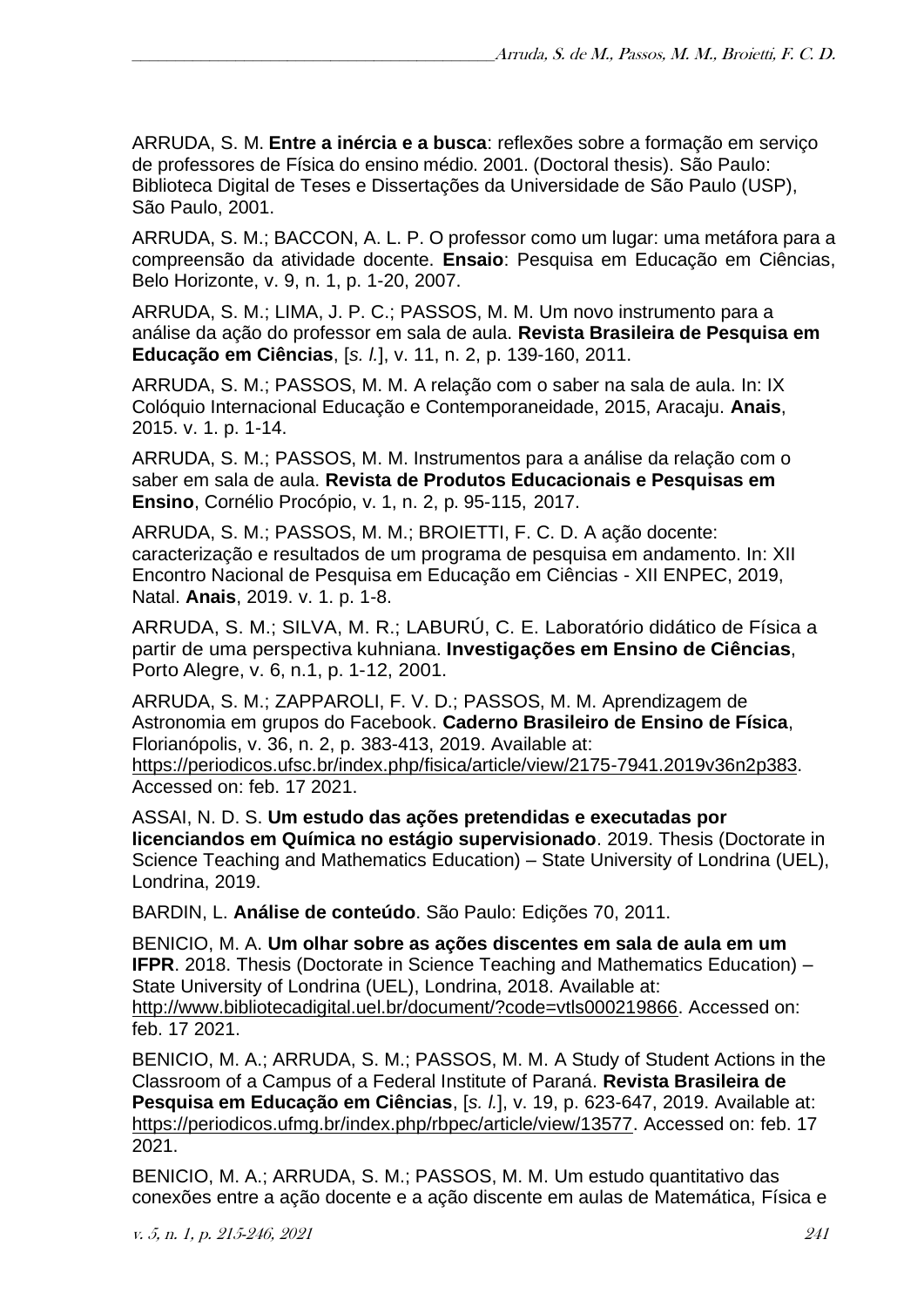Química em um instituto federal do Paraná. **Contexto & Educação**, Ijuí, v. 35, n. 112, p. 456-477, 2020a. Available at: [https://doi.org/10.21527/2179-](https://doi.org/10.21527/2179-1309.2020.112.456-477) [1309.2020.112.456-477.](https://doi.org/10.21527/2179-1309.2020.112.456-477) Accessed on: feb. 17 2021.

BENICIO, M. A.; ARRUDA, S. M.; PASSOS, M. M. Ações discentes e a relação com o saber em aulas de Matemática, Física e Química. **Investigações em Ensino de Ciências**, Porto Alegre, v. 25, n. 3, p. 86-107, 2020b. Available at: [http://dx.doi.org/10.22600/1518-8795.ienci2020v25n3p86.](http://dx.doi.org/10.22600/1518-8795.ienci2020v25n3p86) Accessed on: feb. 17 2021.

BOGDAN, R.; BIKLEN, S. **Investigação Qualitativa em Educação***.* Lisboa, Portugal: Porto Editora, 1994.

BORGES, L. C. S. **Um estudo das ações docentes em aulas de Química no Ensino Médio**. 2020. Dissertation (Masters in Science Teaching and Mathematics Education) – State University of Londrina (UEL), Londrina, 2020.

BOURDIEU, P. **Practical Reason**: On the Theory of Action. Stanford, California: Stanford University Pres, 1998.

CARVALHO, D. F.; ARRUDA, S. M.; PASSOS, M. M. Um estudo da mudança das ações docentes de um supervisor do PIBID-Matemática. **Zetetiké**, Campinas, v. 26, n. 2, p. 318-336, 2018. Available at:

[https://periodicos.sbu.unicamp.br/ojs/index.php/zetetike/article/download/8649577/18](https://periodicos.sbu.unicamp.br/ojs/index.php/zetetike/article/download/8649577/18155) [155.](https://periodicos.sbu.unicamp.br/ojs/index.php/zetetike/article/download/8649577/18155) Accessed on: feb. 17 2021.

CARVALHO, W.; STANZANI, E. L.; PASSOS, M. M.; LORENCINI JÚNIOR, A. Ações de um licenciando em química em situação de microensino seguida de autoscopia. **Prática Docente**, Confresa, v. 5, n. 3, p. 1841-1864, 2020. Available at: [https://doi.org/10.23926/RPD.2526-2149.2020.v5.n3.p1841-1864.id831.](https://doi.org/10.23926/RPD.2526-2149.2020.v5.n3.p1841-1864.id831) Accessed on: feb. 17 2021.

CHARLOT, B. **Da relação com o saber**: elementos para uma teoria. Porto Alegre: Artmed, 2000.

CHARLOT, B. Formação de professores: a pesquisa e a política educacional. *In*: PIMENTA, S. G.; GHEDIN, E. (org.). **Professor reflexivo no Brasil**: gênese e crítica de um conceito. São Paulo: Cortez Editora, 2005. p. 89-108.

COHEN, L.; MANION, L.; MORRISON, K. **Research Methods in Education**. London and New York: Routledge, 2007.

COLEMAN, J. S. **Foundations of social theory**. Cambridge: Harvard University Press, 1994.

CORRÊA, H. E. R. **Controvérsias, actantes e atuações: um estudo do processo de transição para a flexibilização curricular**. 2021. Thesis (Doctorate in Science Teaching and Mathematics Education) – State University of Londrina (UEL), Londrina, 2021.

CORRÊA, H. E. R.; ARRUDA, S. M.; PASSOS, M. M.; FIORUCCI, R. Reagregando a aprendizagem: uma perspectiva a partir da Teoria Ator-Rede. In: CORRÊA, H. E. R.; FIORUCCI,R.; PAIXÃO, S. V.. (Org.). **Educação (integral) para o século XXI**: cognição, aprendizagens e diversidades. 1ed.Bauru, SP.:Gradus Editora, 2021, v. 1, p. 99-118.

DENZIN, N. K.; LINCOLN, Y. S. (ed.). **Handbook of Qualitative Research**. [*S. l.*]: Sage Publications Inc, 2005.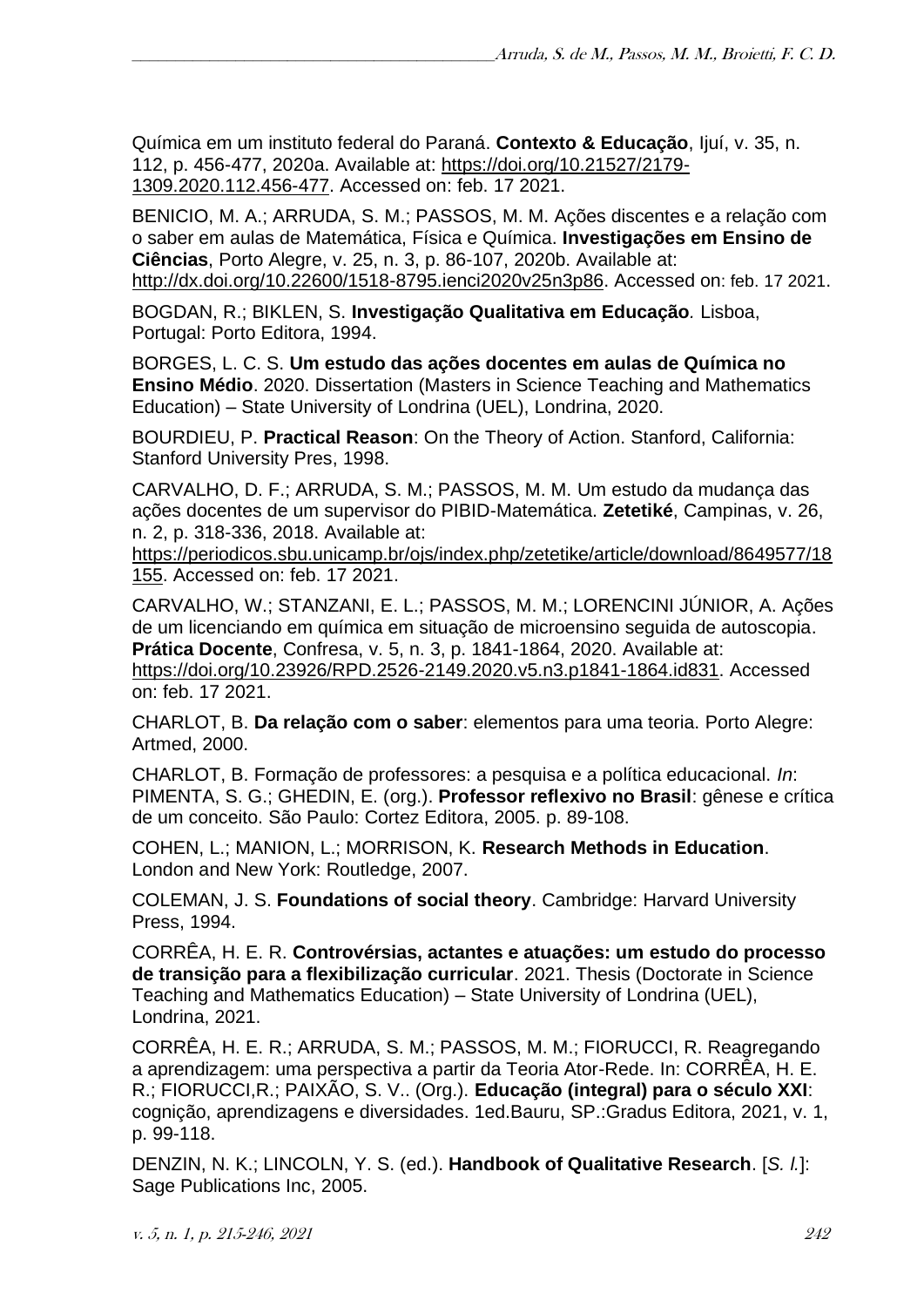DIAS, M. P. **As ações de professores e alunos em salas de aula de matemática:**  categorizações e possíveis conexões. 2018. Dissertation (Masters in Science Teaching and Mathematics Education) – State University of Londrina (UEL), Londrina, 2018. Available at:

[http://www.bibliotecadigital.uel.br/document/?code=vtls000217592.](http://www.bibliotecadigital.uel.br/document/?code=vtls000217592) Accessed on: feb. 17 2021.

DIAS, M. P.; ARRUDA, S. M.; OLIVEIRA, A. C.; PASSOS, M. M. Relações com o ensinar e as categorias de ação do professor de Matemática. **Caminhos da Educação Matemática em Revista**, São Cristóvão, v. 7, n. 2, p. 66-75, 2017. Available at:

[https://aplicacoes.ifs.edu.br/periodicos/index.php/caminhos\\_da\\_educacao\\_matemati](https://aplicacoes.ifs.edu.br/periodicos/index.php/caminhos_da_educacao_matematica/article/view/144/133) [ca/article/view/144/133.](https://aplicacoes.ifs.edu.br/periodicos/index.php/caminhos_da_educacao_matematica/article/view/144/133) Accessed on: feb. 17 2021.

DIAS, M. P.; ARRUDA, S. M.; PASSOS, M. M. Teacher Action, Student Action and its Connections in Mathematics Classes Planned with Manipulative Materials. **Acta Scientiae**, Canoas, v. 22, n. 2, p. 86-104, 2020. Available at:

[http://dx.doi.org/10.17648/acta.scientiae.4994.](http://dx.doi.org/10.17648/acta.scientiae.4994) Accessed on: feb. 17 2021.

FENWICK, T; EDWARDS, R. **Actor-network theory in Education**. New York: Routledge. 2010.

FILGUEIRA, S. S. **Diálogos de ensino e aprendizagem e Ação Docente**: Inter- -relações em aulas de Ciências com atividades experimentais. 2019. Thesis. (Doctorate in Science Teaching and Mathematics Education) – State University of Londrina (UEL), Londrina, 2019.

FLICK, U. **Introdução à pesquisa qualitativa**. Porto Alegre: Artmed, 2009.

FRANCO, I. C. M. Cartografia das Controvérsias: o uso da metodologia para o estudo de conflitos na EAD. CONGRESSO INTERNACIONAL ABED DE EDUCAÇÃO A DISTÂNCIA, XX., Curitiba, 2014. **Anais** [...]. Curitiba, 2014.

FRANCO, M. A. R. S. Prática pedagógica e docência: um olhar a partir da epistemologia do conceito. **Revista Brasileira de Estudos Pedagógicos**, Brasília, v. 97, n. 247, p. 534-551, sept./dec. 2016.

GAUTHIER, C.; MARTINEAU, S.; DESBIENS, J. F.; MALO, A.; SIMARD, D. **Por uma Teoria da Pedagogia**: pesquisas contemporâneas sobre o saber docente. Ijuí: Unijuí, 2006.

HOUAISS, A.; VILLAR, M. S.; FRANCO, F. M. M. **Dicionário eletrônico Houaiss da língua portuguesa**. Rio de Janeiro: Objetiva, 2009.

JACOB, P. Intentionality. *In*: Zalta, E. N. (ed.). **The Stanford Encyclopedia of Philosophy**. 2019. Available at:

[https://plato.stanford.edu/archives/win2019/entries/intentionality/.](https://plato.stanford.edu/archives/win2019/entries/intentionality/) Accessed on: feb. 17 2021.

JOAS, H.; BECKERT, J. Action Theory. *In*: TURNER, J. H. (ed.). **Handbook of Sociological Theory**. New York: Springer, 2001.

LAHIRE, B. **Homem plural**: os determinantes da ação. Petrópolis: Vozes, 2002.

LATOUR, B. **Reassembling the Social**: An Introduction to Actor-Network-Theory. Oxford, New York: Oxford University Press, 2005.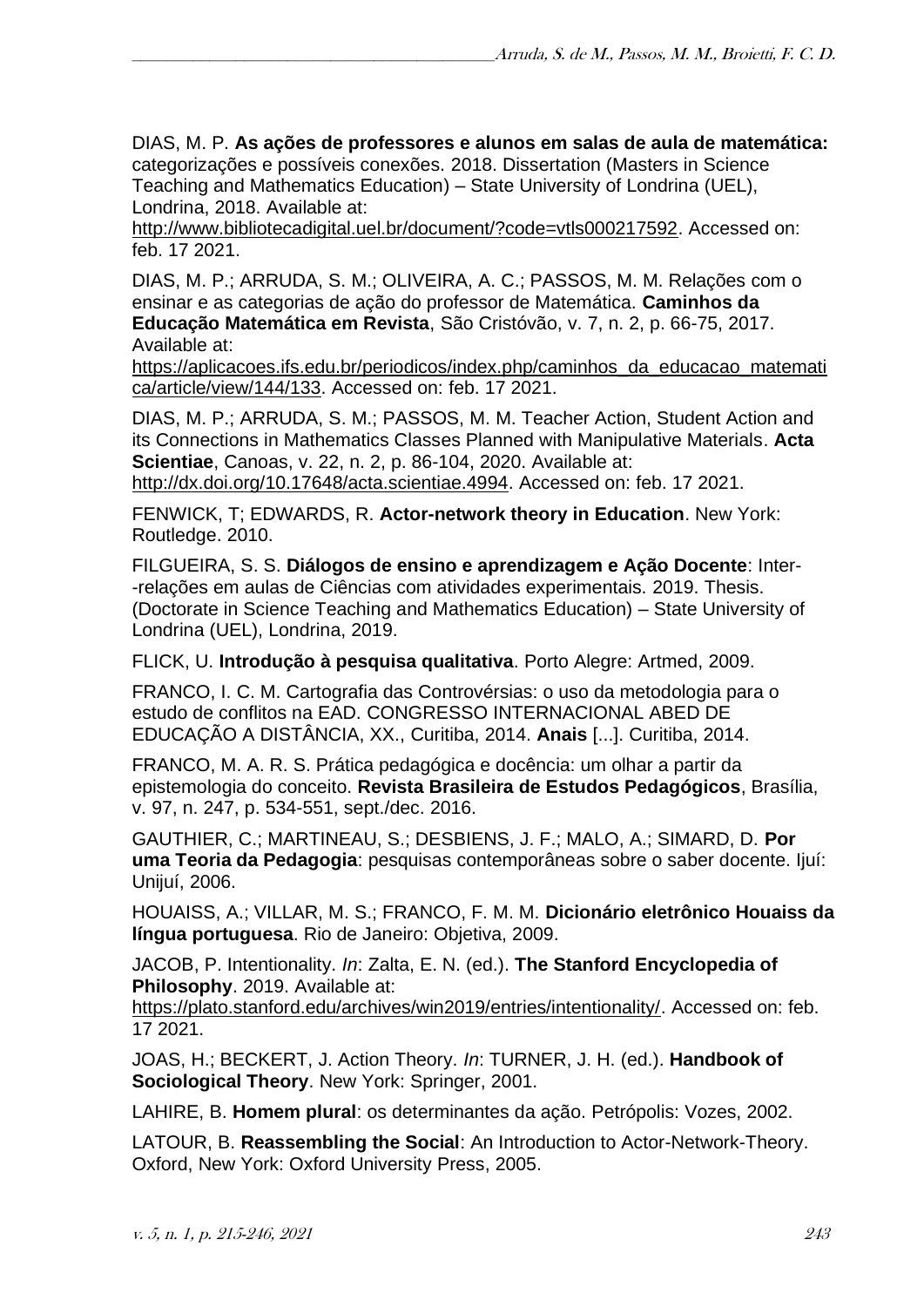LÜDKE, M.; ANDRÉ, M. E. D. A. **Pesquisa em Educação**: abordagens qualitativas. São Paulo: Ed. Pedagógica e Universitária, 1986.

MAULANA, G.; ARRUDA, S. Teacher assessment action in mathematics classes: a study with teachers from the 2nd cycle of Mozambican general high school education. **Acta Scientiae**, Canoas, v. 22, n. 5, p. 102-121, 2020. Available at: [http://dx.doi.org/10.17648/acta.scientiae.5976.](http://dx.doi.org/10.17648/acta.scientiae.5976) Accessed on: feb. 17 2021.

MARRONE Jr, J.; ARRUDA, S. M.; PASSOS, M. M. A dinâmica das controvérsias na transformação de um Projeto Pedagógico de Curso: Um estudo à luz da Teoria Ator-Rede. **Research, Society And Development**, v. 10, p. e38610515020, 2021.

MORAES, R.; GALIAZZI, M. do C. **Análise textual discursiva**. Ijuí: Ed. Unijuí, 2011.

NATIONAL RESEARCH COUNCIL (NRC). **Taking science to school**: learning and teaching science in grades K-8. Washington: National Academies Press, 2007.

PASSOS, M. M. **O professor de matemática e sua formação**: análise de três décadas da produção bibliográfica em periódicos na área de Educação Matemática no Brasil. 2009. Thesis (Doctorate in Education for Science) – Unesp – São Paulo State University, Bauru, 2009.

PASSOS, A. M.; PASSOS, M. M.; ARRUDA, S. M. Uma análise das ações do professor em uma sala de aula em que estão presentes estudantes com deficiência visual. **Ciência & Educação**, Bauru, v. 23, n. 2, p. 541-556, 2017. Available at: [http://www.redalyc.org/html/2510/251051215016/.](http://www.redalyc.org/html/2510/251051215016/) Accessed on: feb. 17 2021.

PERRENOUD, P. O trabalho sobre o habitus na formação de professores: análise das práticas e tomada de consciência. *In*: PAQUAY, L.; PERRENOUD, P.; ALTET, M.; CHARLIER, E. **Formando professores profissionais**: quais estratégias? Quais competências? Porto Alegre: Artmed, 2001. p. 161-184.

PIMENTA, S. G.; LIMA M. S. L. **Estágio e Docência**. São Paulo: Cortez, 2004.

PIRATELO, M. V. M. **Um estudo sobre as ações docentes de professores e monitores em um ambiente integrado de 1° ciclo em Portugal**. 2018. Thesis (Doctorate in Science Teaching and Mathematics Education) – State University of Londrina (UEL), Londrina, 2018.

PIRATELO, M.; ARRUDA, S. M.; COSTA, N. M. V. N.; PASSOS, M. M. Um estudo sobre as ações docentes em uma escola de 1º ciclo em Portugal. **Educação em Revista**, Belo Horizonte, v. 36, p. 1-21, 2020. Available at: [http://dx.doi.org/10.1590/0102-4698222681.](http://dx.doi.org/10.1590/0102-4698222681) Accessed on: feb. 17 2021.

RITZER, G. **Encyclopedia of Social Theory**. Thousand Oaks: Sage Publications, 2005. Available at: [http://sk.sagepub.com/reference/socialtheory. 2005.](http://sk.sagepub.com/reference/socialtheory.%202005) Accessed on: feb. 17 2021.

SANTOS, R. S. **Um estudo sobre as ações docentes em sala de aula em um curso de Licenciatura em Química**. 2019. Thesis (Doctorate in Science Teaching and Mathematics Education) – State University of Londrina (UEL), Londrina, 2019.

SCHÖN, D. Formar Professores como Profissionais Reflexivos. *In*: NÓVOA, A. (org.). **Os professores e a sua formação**. Lisboa: Dom Quixote, 1997. p. 77-91.

TARDIF, M. **Saberes docentes e formação profissional**. Petrópolis: Vozes, 2002.

TARDIF, M.; LESSARD, C. **O trabalho docente**. Petrópolis: Vozes, 2008.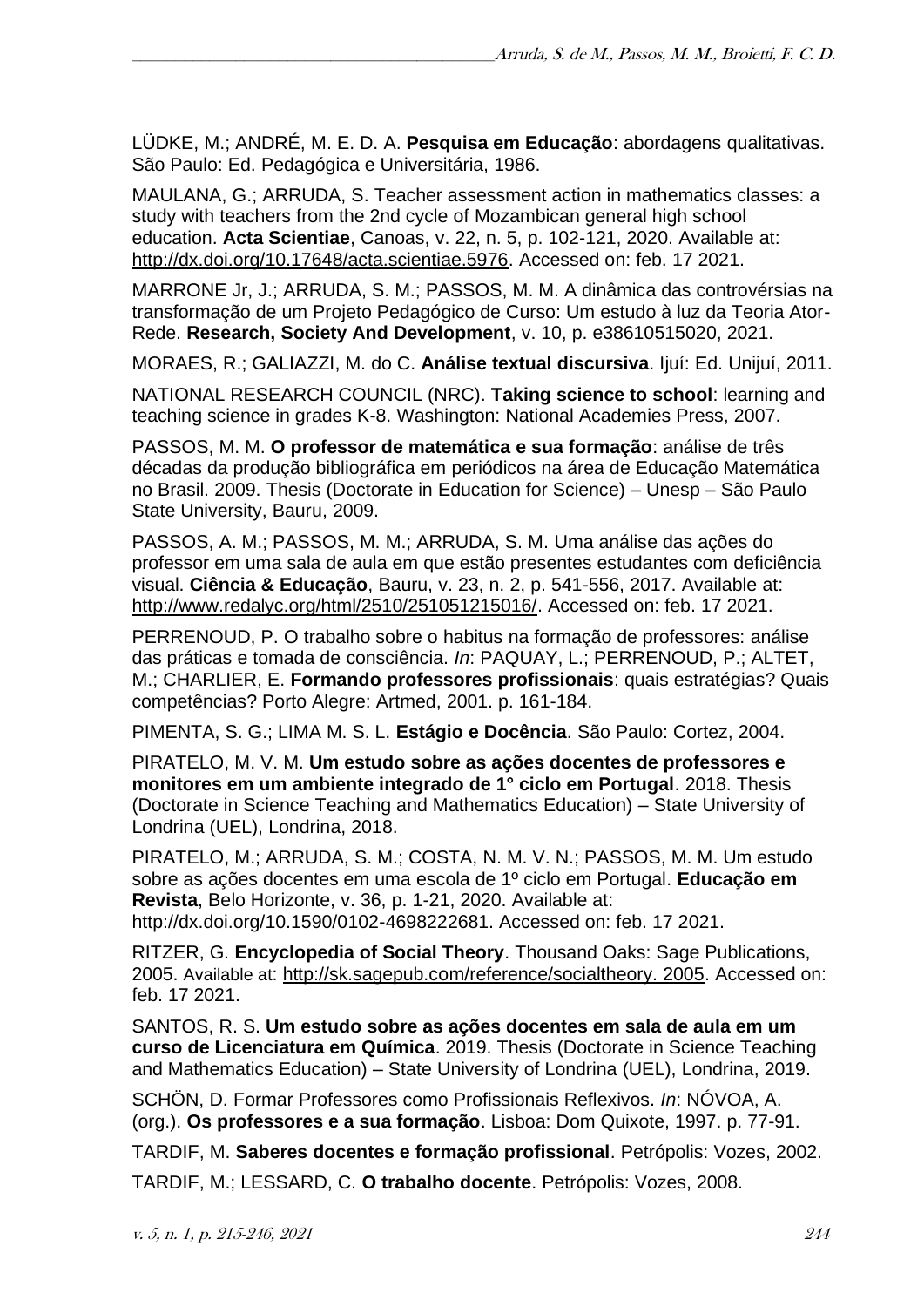TOMASELLO, M. **A natural history of human thinking**. Cambridge: Harvard University Press, 2014.

TOMASELLO, M.; CARPENTER, M.; CALL, J.; BEHNE, T.; MOLL, H. Understanding and sharing intentions: The origins of cultural cognition. **Behavioral and brain sciences**, Cambridge, v. 28, n. 5, p. 675-735, 2005.

TURKE, N. H. **Um estudo das ações docentes em aulas de Ciências nos anos finais do Ensino Fundamental**. 2020. Dissertation (Masters in Science Teaching and Mathematics Education) – State University of Londrina (UEL), Londrina, 2020.

VICENTIN, F. R.; PASSOS, M. M.; ARRUDA, S. M. Ações de estudantes em aulas de Matemática diante da Lousa Digital e de objetos de aprendizagem. **Revista Paranaense de Educação Matemática**, Campo Mourão, v. 7, n. 14, p. 154-178, 2018. Available at: [http://www.fecilcam.br/revista/index.php/rpem/article/view/1708.](http://www.fecilcam.br/revista/index.php/rpem/article/view/1708) Accessed on: feb. 17 2021.

VICENTIN, F. R.; PASSOS, M. M.; ARRUDA, S. M. Caracterização das ações de alunos e professor em aulas de matemática fundamentadas no uso de tecnologias. **Revista Paranaense de Educação Matemática**, Campo Mourão, v. 9, n. 20, p. 62- 88, 2020a. Available at:

[http://rpem.unespar.edu.br/index.php/rpem/article/viewArticle/2311.](http://rpem.unespar.edu.br/index.php/rpem/article/viewArticle/2311) Accessed on: feb. 17 2021.

VICENTIN, F. R.; PASSOS, M. M.; ARRUDA, S. M. Objeto de aprendizagem e ações discentes. **Revista de Educação, Ciências e Matemática**, Caxias, v. 10, n. 1, p. 150-170, 2020b. Available at:

[http://publicacoes.unigranrio.edu.br/index.php/recm/article/view/5541.](http://publicacoes.unigranrio.edu.br/index.php/recm/article/view/5541) Accessed on: feb. 17 2021.

VILLANI, A. O professor é como um analista? **Ensaio**: Pesquisa em Educação em Ciências, Belo Horizonte, v. 1, n. 1, p. 5-28, 1999.

WEBER, M. **Economy and society**: an outline of interpretive sociology. Berkeley: University of California Press, 1978.